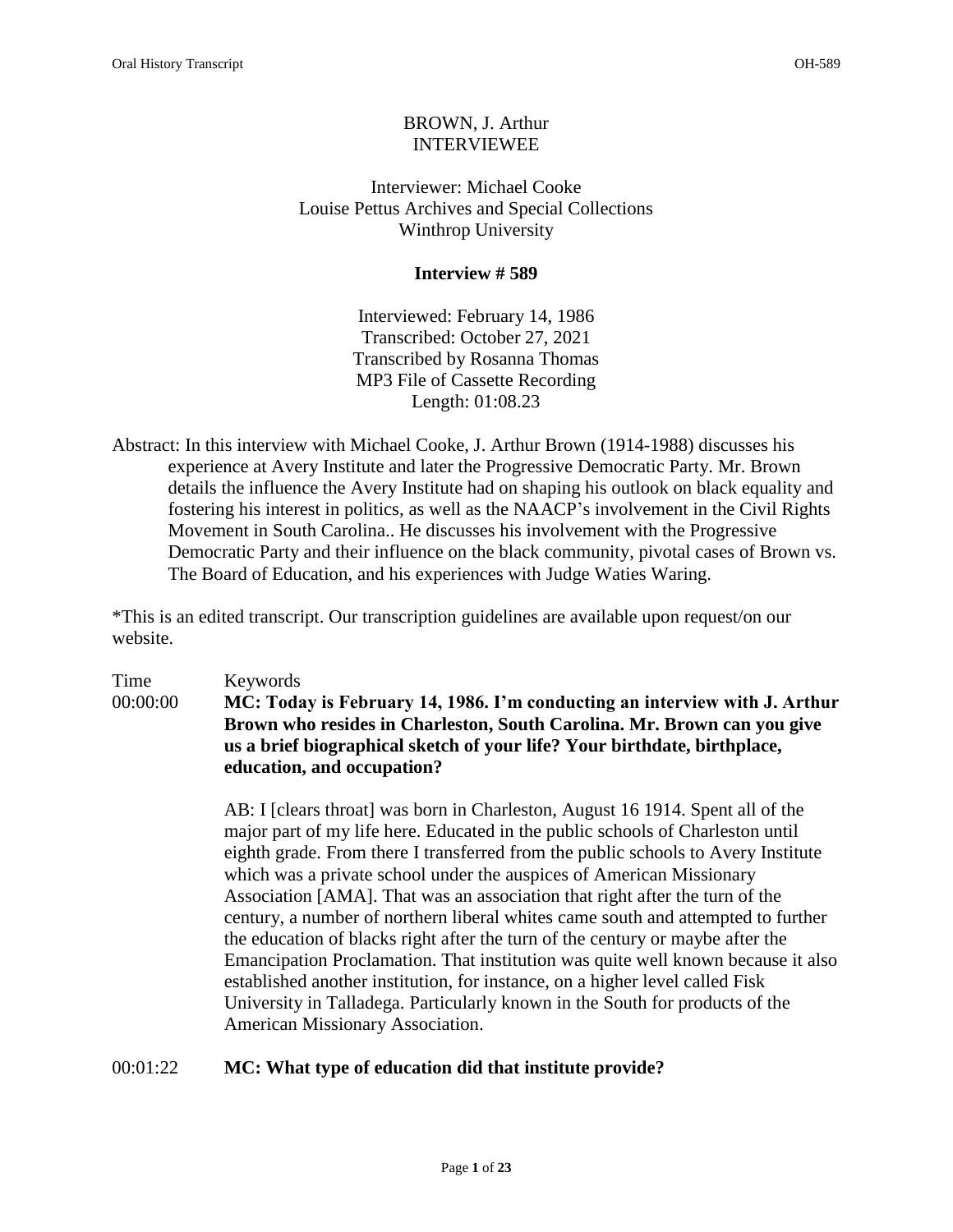AB: It provided…it was an institution as I said it was a private institution but we thought in turn that it did give you a superior educational background based on the theory that all of the members of the faculty were college graduates. This was what we cannot say of a number of the public schools. That both as I mentioned Fisk and Talladega were known for and really embraced their high academic standards. Avery having been sponsored by the American Missionary Association, I would say 95-98 % of the members of faculty of Avery were products of these institutions. It brought us—it was also an institution that that's, I say, gave a lot of freedom to programs and things of that nature that was not accorded in the public school. Where we brought in speakers and talked about the changing times and—

# 00:02:41 **MC: What kinds of speakers did they bring in so that you could listen to them?**

AB: Outstanding pupillage of that time, we would say inducted the boards, or Walter White and Brown Lee and a number of top speakers who were interested particularly in the changing times and spoke about the segregated system which we lived in. This could not happen in the local public schools because the power structure would see to it that this type of thing did not go on in the local public school. We did have it in Avery. We had courses there. Courses like—at Avery during that time we had courses like Physics, Chemistry, Latin, French, and things of that nature that were not even taught in your local—

#### 00:03:44 **MC: More classical type of education.**

AB: More classical type of things. It was a type of situation that they [clears throat] attempted to enlighten you on what—I mean of things going today then it was a system—and Mr. Cox at that time who we met—

00:04:02 **MC: What was his first name?** 

AB: Benjamin F. Cox.

# 00:04:05 **MC: Was he black?**

AB: No. He was...he was black and he was white. But I'm saying he was real fair and could easily have been taken for white but he was a black man. He was a graduate of Fisk. He was quite an educator and quite a disciplinarian. He attempted to expose us to all of the higher things in today's goings on. For instance, a program that he had which we called back in those days we referred to it as the retoritory. But this was a mandatory thing particularly for juniors and seniors that each year you had to memorize a piece of literature or a speech or what-have-you, and you had to deliver that to the chapel service. Which means you dig in to get the various subjects that you were talking about, number one.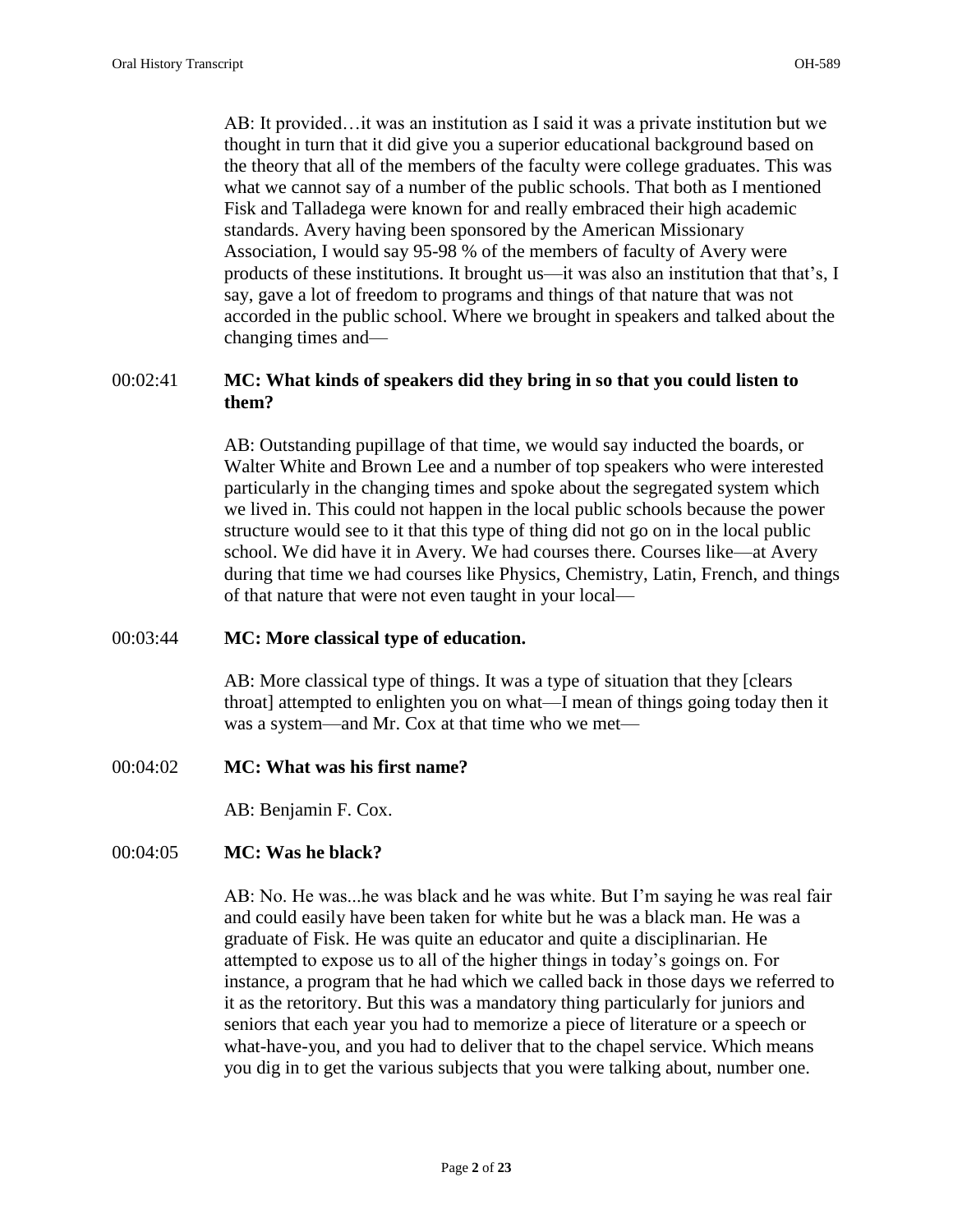Plus the fact that it was also preparing you to appear before audiences and knocking out some of the fear that you would have appearing before groups.

# 00:05:20 **MC: Did they ever—did the instructors at Avery Institute ever argue for racial progress through your efforts? Was it a belief that you were the key to the black man's future in Charleston and perhaps—**

AB: Well no. Now back in those days I was just a high school student but we did discuss among faculty and staff programs of that nature, you know.

# 00:05:49 **MC: Was there any concerted effort on the part of instructors to really be race leaders and instill in the students the need that they should be perhaps race leaders?**

AB: Yes. Well this was—particularly... I mean this was a very noticeable fact in there because the fact that you could sit down and talk with them with our faculty members and they endorsed these type of conversations plus the fact that they brought in some of the leaders of our time to come into be speakers which exposed us to that type of environment. I mean these people were part of it.

# 00:06:34 **MC: What I'm getting at is—the reason I'm asking is, I don't want to try to put words in your mouth. I have noticed a pattern that there seems to be an extraordinary number of people from Avery Institute who are what I would call race leaders. I have a suspicion that that was cultivated long ago. Perhaps when they weren't even aware of it. That they were being groomed to be the black leaders of the future.**

AB: Yes. Well that could be. I mean the degree of independence and exposure that you were given too maybe you didn't think about it then but if you look back probably this was in the background.

# 00:07:20 **MC: Were any of your instructors very active in the community and spoke their minds not only in school but outside in the—**

AB: Yes. We had one or two instructors who weren't afraid to walk out in their curriculum about that. And plus the fact that—

#### 00:07:37 **MC: Do you remember their names?**

AB: Well let me see. We did have a, I'd say, a Mr. Horsey, A.W. Horsey [spelling?]. We had—who was a Charlestonian and [a piscaite?]

#### 00:07:53 **MC: And what was his field?**

AB: Let me see I know we took Latin under him, and one or two other things. Back in those days every guy in elementary was trying to learn Latin. He was one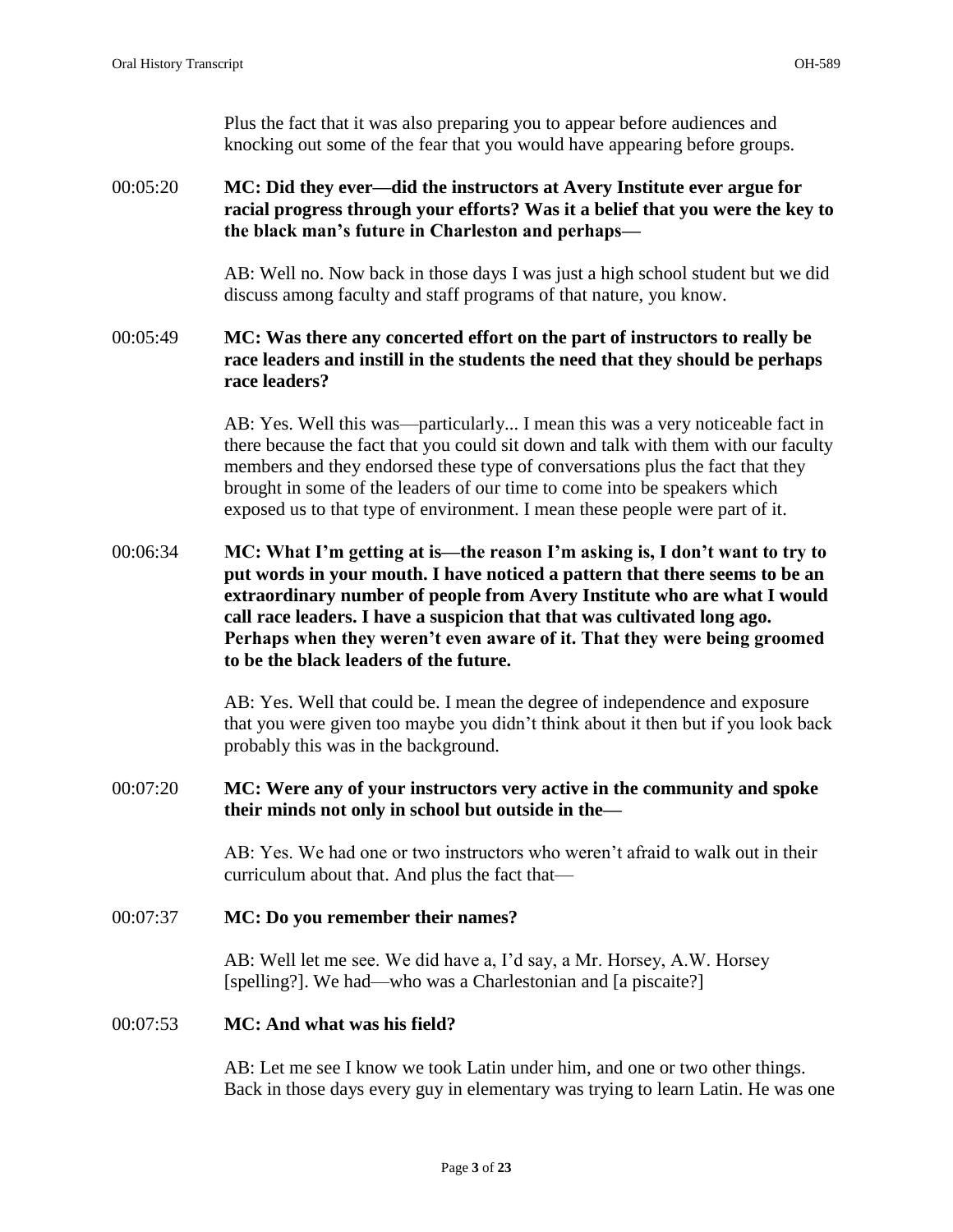of those and we also had a Mr. Whitaker [spelling?] who was our French teacher. He was also a piskite. He worked also along with the football coach. He was one of these guys who was willing to take up. There was also one who I almost idolized. It was a Dr.—well he's not actually a doctor, but J. Andrew Simmons. He was quiet a very outspoken… maybe some of your moving around you probably met him. He would have been around in the Columbia area because at one time he was the principal of Booker T. Washington High School.

#### 00:08:50 **MC: Yes. I have.**

AB: In Columbia. Well he was a Charlestonian. He was here at Avery for a while. A very outspoken type of person. When he left Avery…

#### 00:09:02 **MC: Was it because of his outspokenness?**

AB: Well no when he left it might have been better working conditions. Well not working conditions, might have been better salary I think. I don't –in the public schools, I don't know how their salaries range. But he was good for us while I was a student here. [??] The shirt that I suppose he wore one time was Superintendent of Education was addressing a group and he left I mean he was doing a lot of this talking from what I can understand and one of the things he was saying that in you know in his world he didn't feel that any negro teachers were capable of earning the type of money or somethings the white teachers was capable of having. It was said that Mr. Simmons just got up and walked out of the room, came on down stairs in the office where the meeting was being held and wrote up his resignation and went on upstairs and handed it to the Superintendent and that's the way he was [unclear] in the school system. He went from here and went on to Columbia. He was quiet an outspoken person in Columbia at Booker Washington. Then he left the system here and went upstate New York to Rockland County, I think it was Hillcrest. That's the name of it. I don't remember but anyway. He stayed up there for a number of years because that's where he died. As I say you did have these type of people who were willing to speak out with the—

# 00:10:39 **MC: What was the impact on you when you saw people like that? Willing to speak out at that particular time when that wasn't a time when many people were standing up for their rights.**

AB: I was, kind of, admired those people. Because on the other side of the coin particularly in public school you know if they cry in the public school—but you cannot put your hand on a person in the public school who did that. Plus the fact in the public schools you had…hell if you…male thing or some of the female… because you know Charleston had some peculiar laws. One time we had a law in the city of Charleston here in this district where a teacher could not be married. If she was—she had to be a single person so therefore you had a whole lot of female teachers in the public schools system and they weren't willing to get up and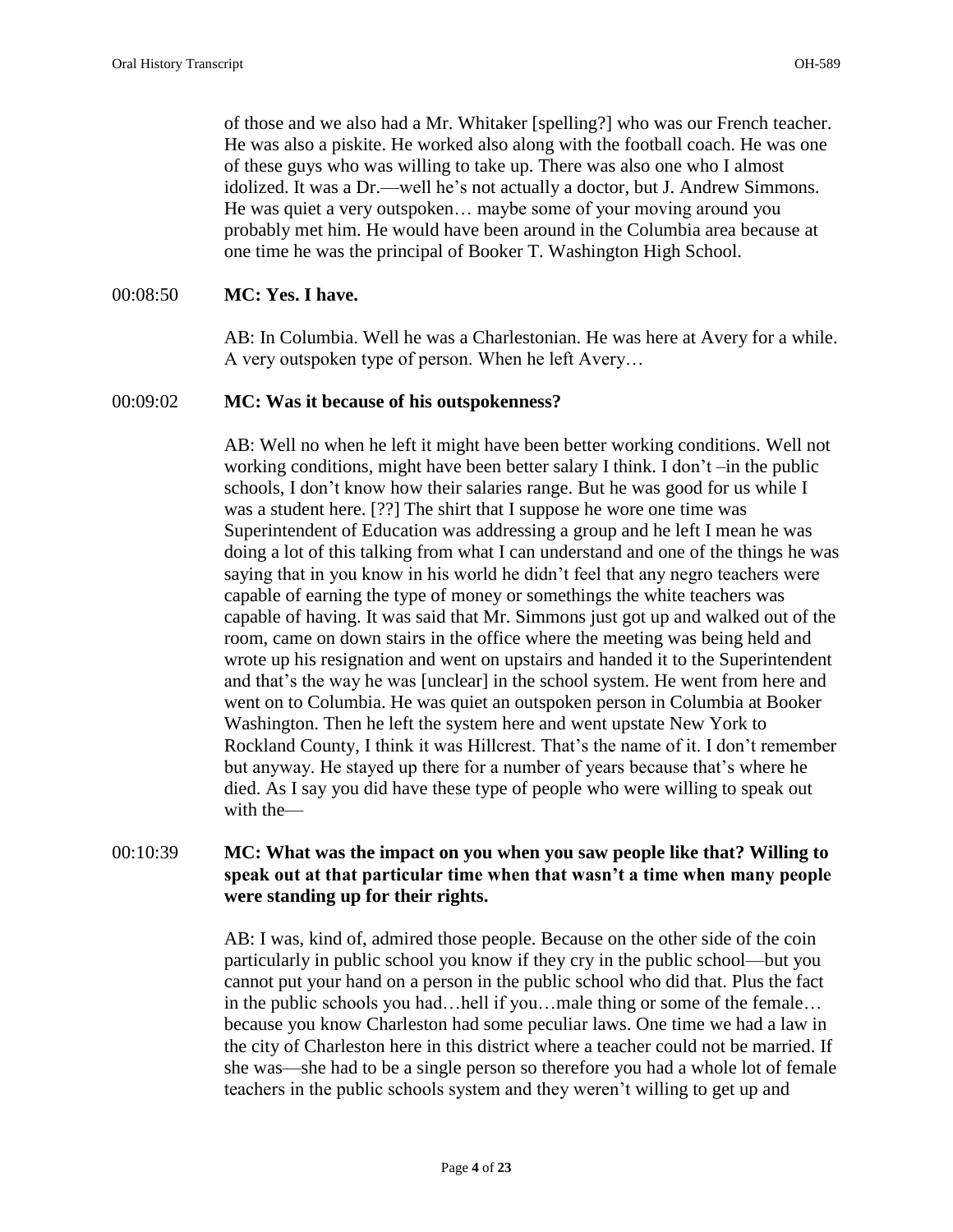express their opinion. They went home and then on back to their so and so in private rooms.

00:11:49 **MC: I see. Well since I have interviewed you before I'm going to skip part of your education and your occupation because we've been over that before. When did you first become interested in politics and why did you become active? What stimulated your interest at first?** 

> AB: Well, I don't know. I guess a number of things that I saw that I felt just wasn't being… maybe done right. After I…some of the experiences that I had coming up as a young child and some of the discrepancies that I saw being practiced by the system, I think, kind of inspired me or woke my thinking to becoming more in the political arena. At that time…the early part where even if you talked about—the Democratic Primary was not open to negroes and you had to pay a poll tax back in those days yet you were being burdened down with these civilian obligations but yet you were denied so many privileges of participating in things. Say to become an elected official in Charleston was taboo. You had your school boards where a number of blacks or negroes, we didn't use blacks than, they were negroes were involved that you had no say on your school situation. You had in your public schools you could…you saw books that had been used in the white school system. All torn and ragged and passed them on. You saw even they were so naïve to in many cases had a rubber stamp made that stamped in the book that these books were to be used in negro schools only.

# 00:13:58 **MC: Only.**

AB: It was those type of things. There—you had your swimming pool that no you cannot go to or you had a—we played football and we had to clear out an open field where they had a playing field for young white high schools. It was a park, Hampton Park, up here nearly where the Citadel is now. That if a negro attempted to even ride through there—just driving through—a cop would stop you and wanted to know what was your reason for going through there. On the colonial lake and there were some bases out there put out by one of the social service clubs. I don't know which one it was one of those of that type, but donated and put out on the Colonial Lake out there but tattooed or written on the back of the benches 'For use of white people only'. It's just those type of things. Then finally when we got into the arena attempting to push this voting situation though, as you say, even prior to that came along the Progressive Democratic club, I mean it well they called themselves a club, but at that time they were even—although they called themselves a club they were denied—

# 00:15:42 **MC: Where they a Party or a club?**

AB: Well, they called it the Progressive Democratic Party but it had been—it was—you could have called it a Party also. We said there is a group of people who were interested in participating in the political arena.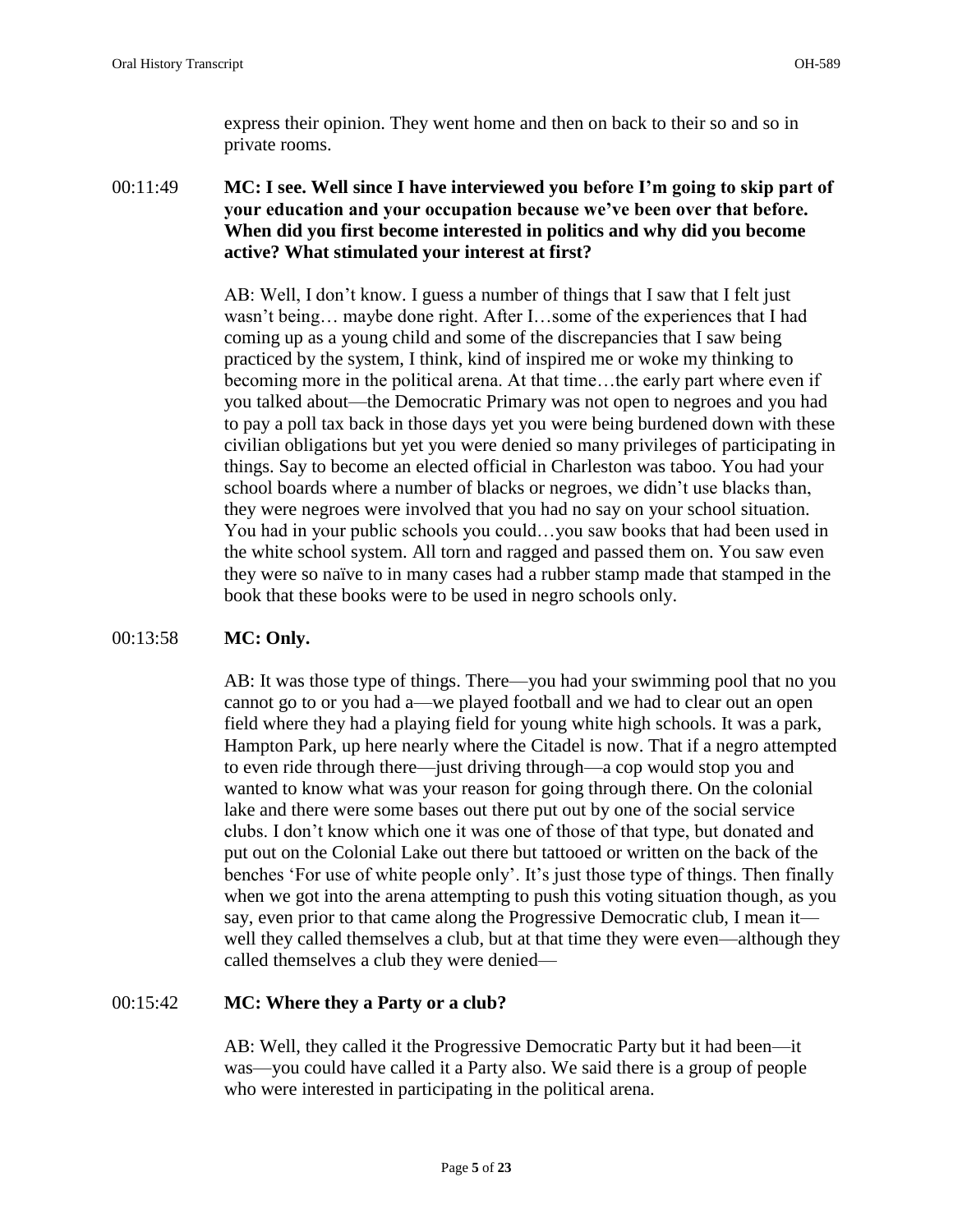# 00:15:58 **MC: What were some of the motivations for people to participate and, maybe more important, why did a number of people form that particular party?**

AB: Well they saw that…Hell all of our elected officials were white. If you looked at the whole situation you would see that way back in those days you were living in a political world. If you had no part in that, I mean where you had to almost everything you dealt with had to be one 'he's half a man' or back door or 'yes, boss' type of thing and I think we felt that as individuals that as tax payers, human beings…

### 00:16:47 **MC: And maybe veterans?**

AB: As veterans. Yes. Veterans were coming back. You know, they had been overseas and come back and couldn't do this and couldn't do that. So it was all those type—a conglomeration of maybe denials of rights and privileges that, you know, gave rise to it. As I said, I know you have met with John McCray well John and I went to high school together. John was two years ahead of me in high school but we all came along together there. There's not that much difference in our age. John was very active there, then he moved on. He went from here down the Talladega, he graduated from Talladega. When John came back—and, you know, several of us just got together and kind of 'well let's do something about it'. Of course John McCray and Arthur Clement and Mr. John Wheeler, and Preston Robertson and several other people I can't…

# 00:17:55 **MC: Are all those people alive or?**

AB: No. If I'm not mistaken I think…I might be wrong but I think Arthur Clement and myself probably might be—that I can think of in Charleston of people who maybe have been a part of working—

# 00:18:12 **MC: What about Saint Julian Devine?**

AB: Yes. Well maybe, say yes. Julian Devine maybe another one. I don't want to leave anybody out yet. Julian came along which at that time…

# 00:18:25 **MC: When did you first become a member of this Progressive Democratic Party?**

AB: Well, when was it formed? I don't remember years.

# 00:18:32 **MC: I believe the mid-1940s. I don't want to give an exact date, I have a date in mind but I might be wrong.**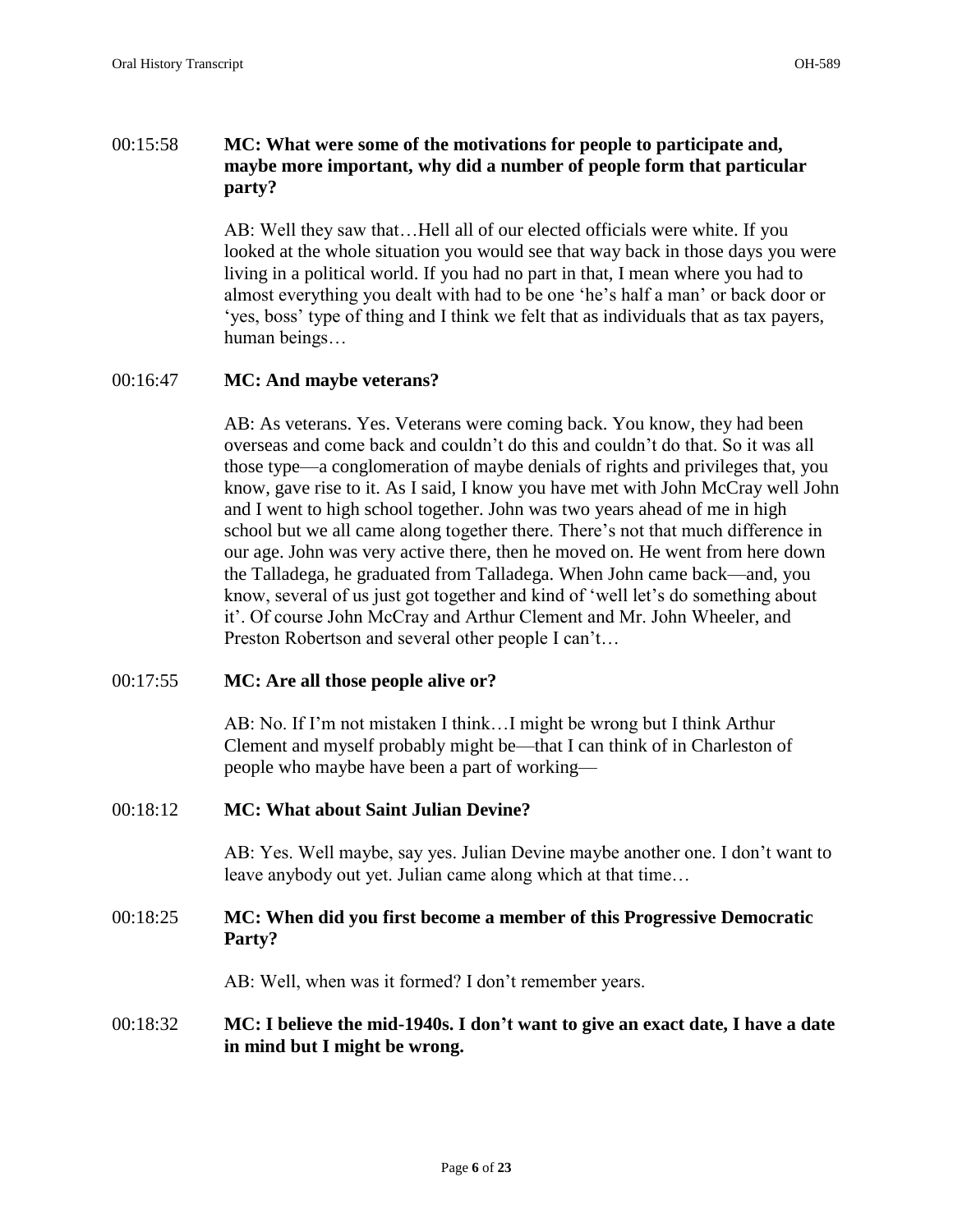AB: Yes. Well it would be in the '40s because see, I came out of college in '37 and I've been here almost ever since. We had worked along with trying to do that as I said John McCray and Arthur Clement and those are—I knew some of the other people on the statewide level like John Bowman I mentioned, there was Osceola McKaine, another guy we used to call James—we used to called him Nougat, he was another McKaine. There was some folks from all over the south. They had B.T. Williams, Reverend Wheeler.

### 00:19:20 **MC: This is a statewide Party?**

AB: Yes. Well it finally came into a statewide…

### 00:19:25 **MC: Was it a situation that it wasn't a statewide party at one time?**

AB: Well, you know, you held a meeting somewhere to start it and then it…spread, yes.

# 00:19:34 **MC: Started to spread. I see. So perhaps when it was first formed where—**

AB: Might have been around Columbia somewhere. Could of have been around Columbia.

# 00:19:41 **MC: But as time passed it began to have a statewide impact and became a statewide…**

AB: Well we started…yes. Because it might have been moved from place to place. One of the biggest things that came about was when they had the state Democratic Convention and all of the delegates were lily white delegates from South Carolina. This was one of the first big moves that kind of really fore fronted the Progressive Democrats. When a group of folks, I was not in that group, but a group of folks went to Chicago and challenged—

#### 00:20:16 **MC: Was that 1948?**

AB: Might have been around '48. And challenged on the floor and Congressman Dawson, I think. Somehow—

#### 00:20:29 **MC: William Dawson?**

AB: William Dawson, yes. [coughs] He was a black congressman. It was odd so to speak around Chicago. Somehow McCray and Modjeska and several of them got together and puttered around there for a time, he turned up. Pushed them toward making our case, they came back in the name of going around and—

#### 00:20:57 **MC: Challenging the credentials.**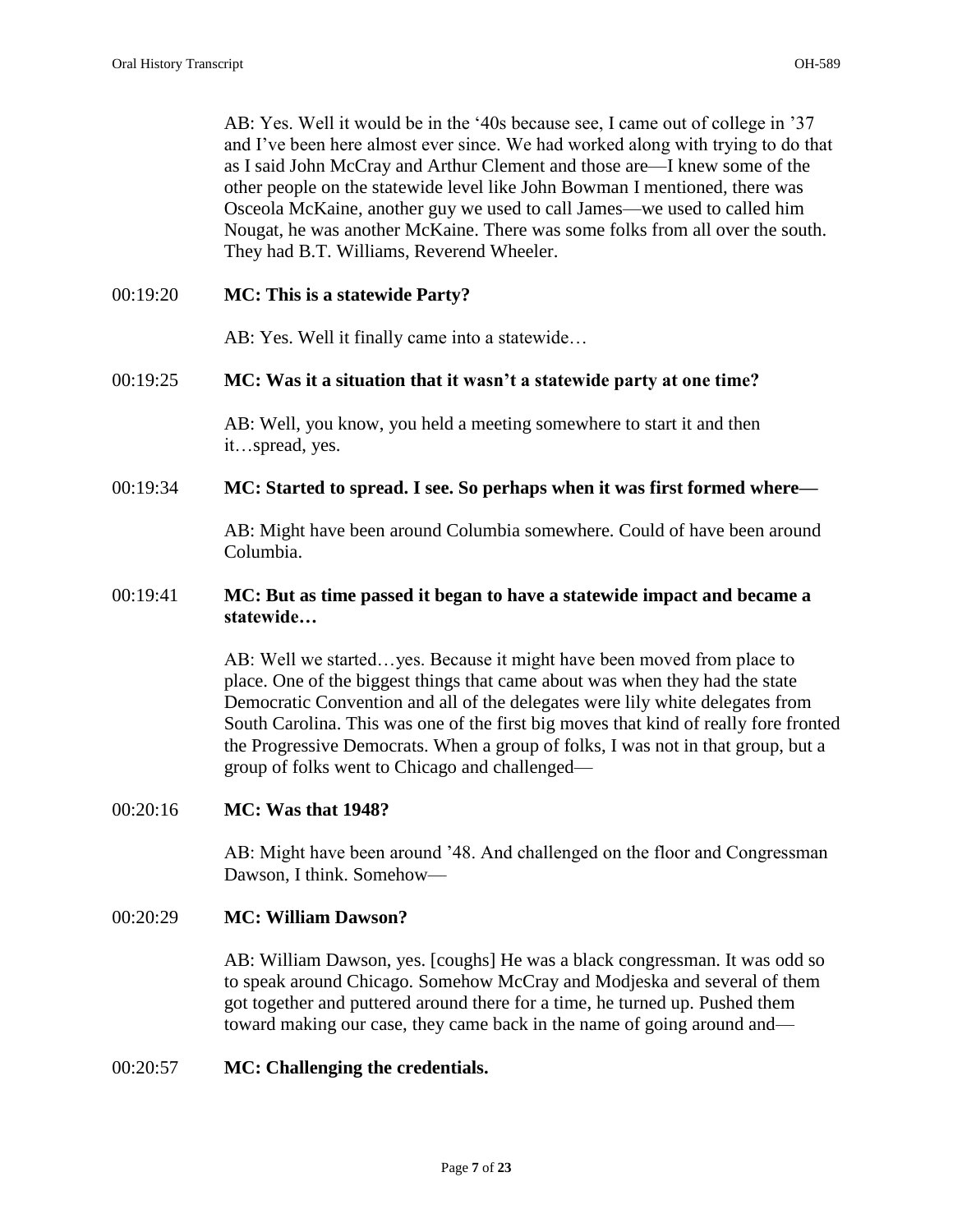AB: Challenging, yes. It was just really after that when the Primaries were opened to Negroes and we had a case of—the first case that came up was the case of Elmore vs. Rice in Columbia but something happened. I don't remember exactly what happened, some legal put back and that case kind of flipped down. Then a couple years later a group, this was under the auspices of NAACP [National Association for the Advancement of Colored People] but just about everybody was on the part of both of them. The next case, came out of Buford, was Briggs vs. Elliot. That was a case with the opening of the Primary and at that time Thurgood Marshall was the key councilor then. It was, this time we were advised not to just sue Buford but to enjoin the entire Democratic system. I mean the white Democratic Party. It was kind of like, Ed Baskin at that time was the chairman of the whites so we filed the suit and enjoined because he would advise 'you have 48 counties and if you had to grab Charleston build the charge you'd be 49 years [laugh] doing this so we put the whole thing in there and this is where the case came into being. It was heard here in Charleston with Judge J. Waties Waring rendering a decision on it.

# 00:22:38 **MC: You mentioned that the role of the NAACP, did the Progressive Democratic Party play a role in that as well?**

AB: Yes. Well it's like I said, if you had any number of people who were—

# 00:22:51 **MC: Any group play a primary role in that? Was the Progressive Democratic Party playing a** *primary* **role in these court cases? It seems—**

AB: Well no. You see what happened, you worked along with that but your leading force, because of this things were legal, so it was the NAACP. But you still had the same person. You know what I mean?

#### 00:23:11 **MC: I see.**

AB: For instance Mr. MacDonald out in Sumter there who was very active with Progressives. In Columbia you had Mr. Hinter and you had a number of people who were—

# 00:23:23 **MC: So people had a number of affiliations. There was no such thing as…well the Progressive Democratic Party had no part of it because quiet often people had alliances with more than one political affiliations.**

AB: Yes. Yes. Matter of fact, even any of these names that I have been recording here this afternoon all of them that you could—well the Progressive Democrat was also very openly involved with the NAACP. It was a struggle for survival so whatever had to walk was on that road for the struggle. So this is like for years Mrs. Modjeska Simkins was the state secretary of the NAACP. John McCray at one time was the local President of NAACP. I was at one time the local and state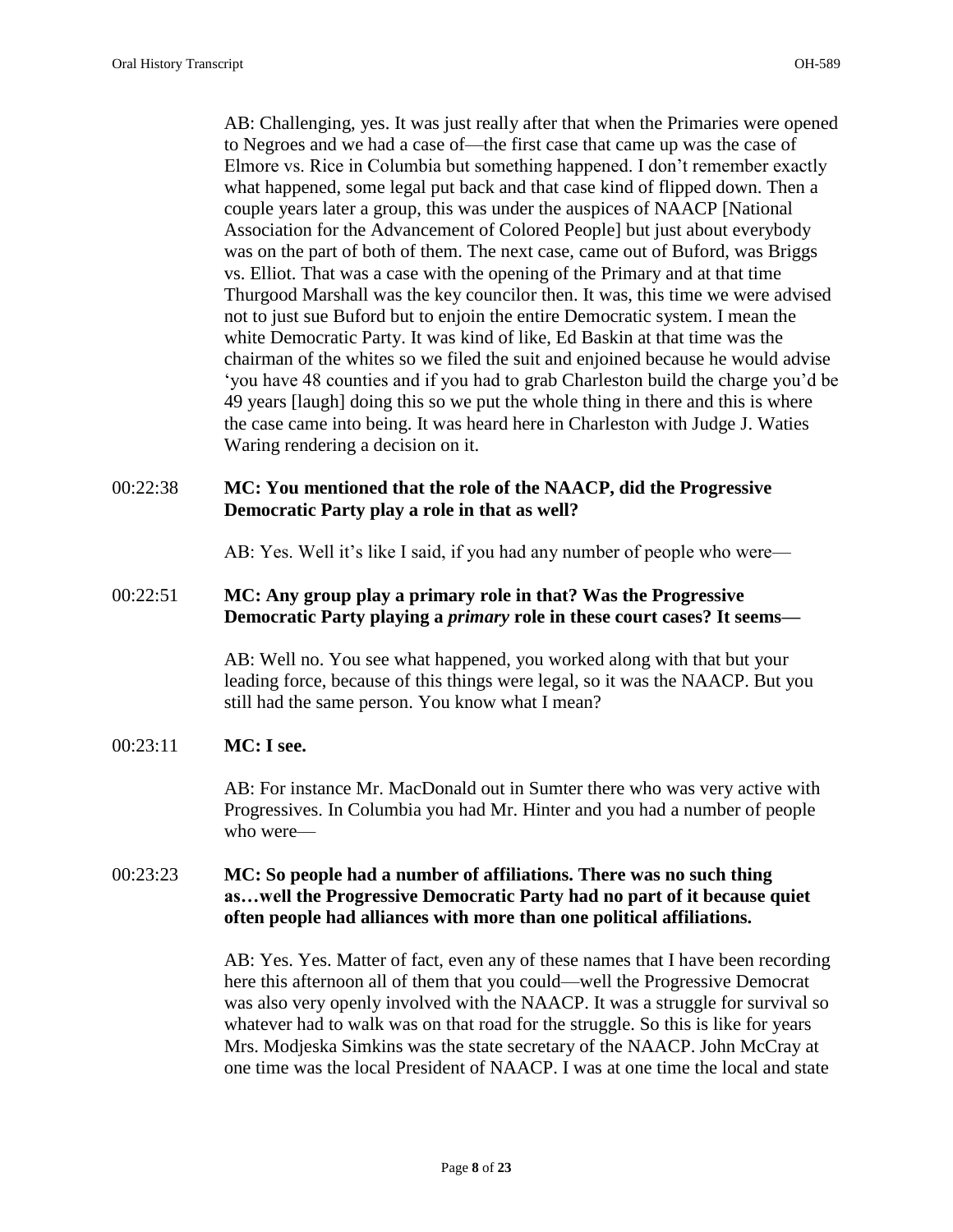President of NAACP. McKaine and just—like I said you name it and…people—it was an integral thing in the struggle.

# 00:24:28 **MC: What about specific goals of the Progressive Democratic party? What were their agenda apart from the NAACP's agenda?**

AB: Their agenda was to feel that if you were a party, you were a voting group then you felt that you should be a part of the system. I mean, that is as far as the voting is concerned but you should also be a part of—you should have some of these…I mean if you want to call it a political plums, that's not exactly what I had but why can't you be in the clerk of courts or holding some of these offices? I mean you were a citizen you had the right to vote. You were certainly deemed as intelligent as the part of those who were in there so why were you…excluded?

# 00:25:19 **MC: Excluded.**

AB: The only thing you could put up there would be race.

00:25:23 **MC: What about the fact that many black people had become convinced that the National Democratic Party was a party that best espoused their views and values? Was there a feeling that 'we have to get into this fight and we need to become part of the National Democratic Party and the only way to do that was to become part of the State Democratic Party and the only way to do that was to introduce some reform. Was there any consideration to that?** 

> AB: It was definitely that. Of course I'm trying to think because maybe I was stubborn and maybe hadn't thought too much of it but I really believe the turning point of Negroes with the Democratic party was when this country had just come out of the regime of the Herbert Hoover depression. On came Franklin Delano Roosevelt flying the banner of the Democratic Party with all of these programs that were helping hungry people, old people, broke people…

# 00:26:36 **MC: White and black.**

AB: White and black, yes. More or less blacks were being helped because you had a lot of these social programs that they refer to it now, that blacks were being—you had your, what you call it, CCC and guys got jobs working and cutting down trees and lumber. The social program that we do have today was introduced under the Franklin Delano Roosevelt administration which I felt gave to negroes the theory that 'this is the savior, this is the salvation.'

# 00:27:17 **MC: What about—**

AB: And this, like I say, this coming from all from the people seeing people coming from the bread line with Hoover to where at least they could get a loaf of bread with Roosevelt. So that's good for them.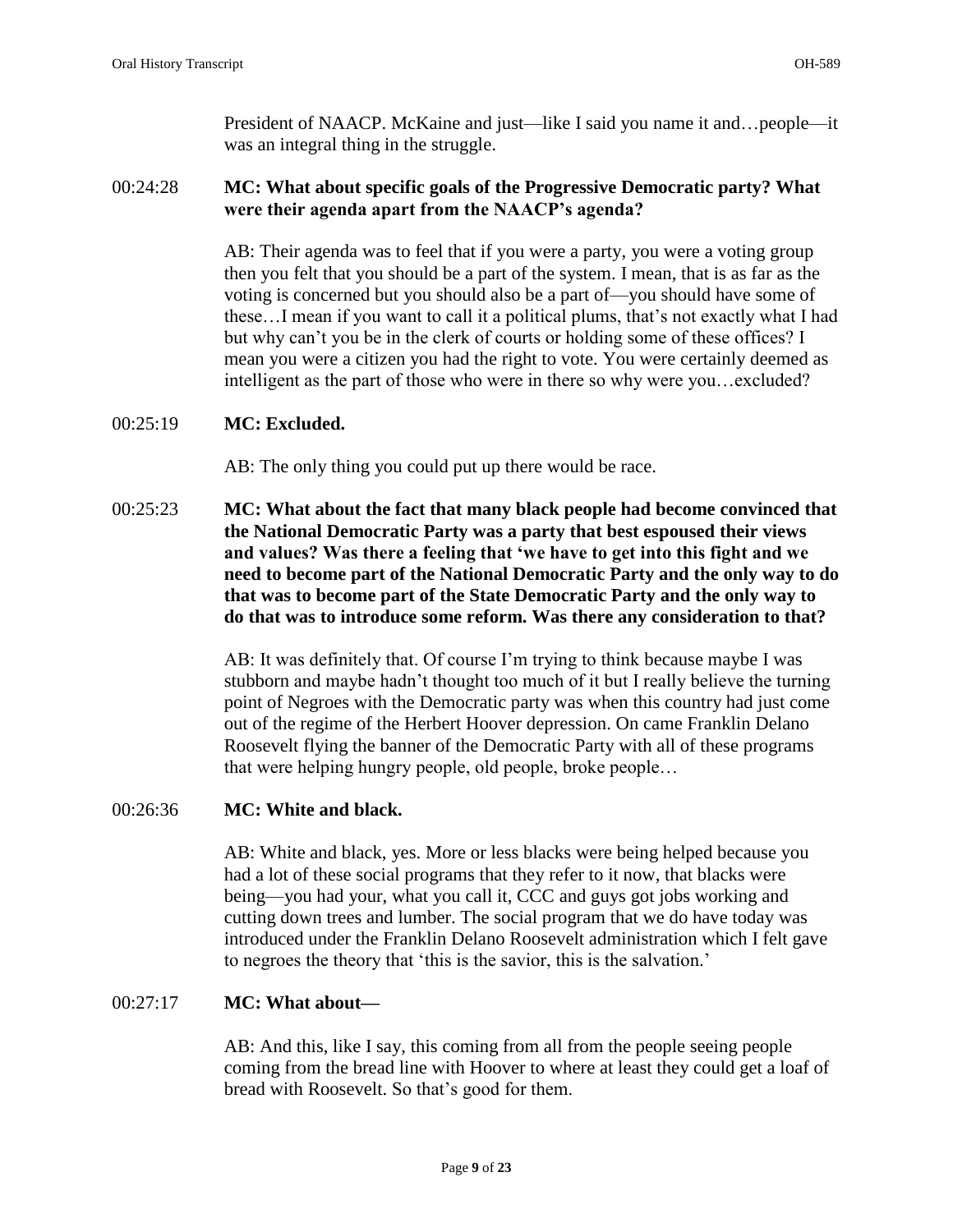# 00:27:32 **MC: That was the decisive factor for people switching their political identity. What about the impact of the Progressive Democratic Party's activities? What was the effect on the white political status quo?**

AB: Well, they looked at it with interest and probably disgust because what you were doing you were attempting to…kind of conquer their little kingdom that they had built up as their world. You know what I mean? The untouchable. Then you come up with something that you are…questioned their identity as to 'do you own me? Do you have the right to tell me when I can breathe or when I cannot breathe?'

00:28:27 **MC: One of the most notable person who reacted to the legal decrees of the federal government that as really working on behalf of white people was Olin D. Johnston. His response when he first heard about Smith vs. Allwright, was that he was going to fight it at every step and that white supremacy was going to prevail. How many white politicians in South Carolina took the position that 'at any cost, I don't care what political course is necessary I'm going to fight this every step of the way'? Was that the case in South Carolina? What was the reaction of the white political status quo to the emergence of the end of the white primary and the emergence of the Progressive Democratic Party? Did they take positions such as like Olin D. Johnston or did they take a position that was perhaps apart from his?** 

> AB: Oh yes. There were a number of them. No a number of them took Olin D. Johnston's. And what would happen was…I believe his, probably, role made him more vocal than anybody else. What was he governor?

# 00:29:51 **MC: Governor yes.**

AB: Yes. Well so what happened was you listen to what the governor said. When a thousand farm hands were saying the same thing, when you had hands on them but he was speaking the…You were attacking a kingdom, you were in the downfall of a regime because of white on white, you know what I mean?

# 00:30:18 **MC: What was the reaction of some of the politicians? Maybe not—did all politicians react the same way that Olin D. Johnston when they saw that the walls of Jericho were coming down that they said they were going to try and prop up that wall anyway or did they say I'm getting out of the way of this wall because it's falling down?**

AB: Now well very few of them acknowledged it. Now probably a few of them did but most of them put in all a number of efforts to maintain the status quo. Johnston being a person in the political arena and back in those days when Negroes were not voting even—you know it was a really difficult thing because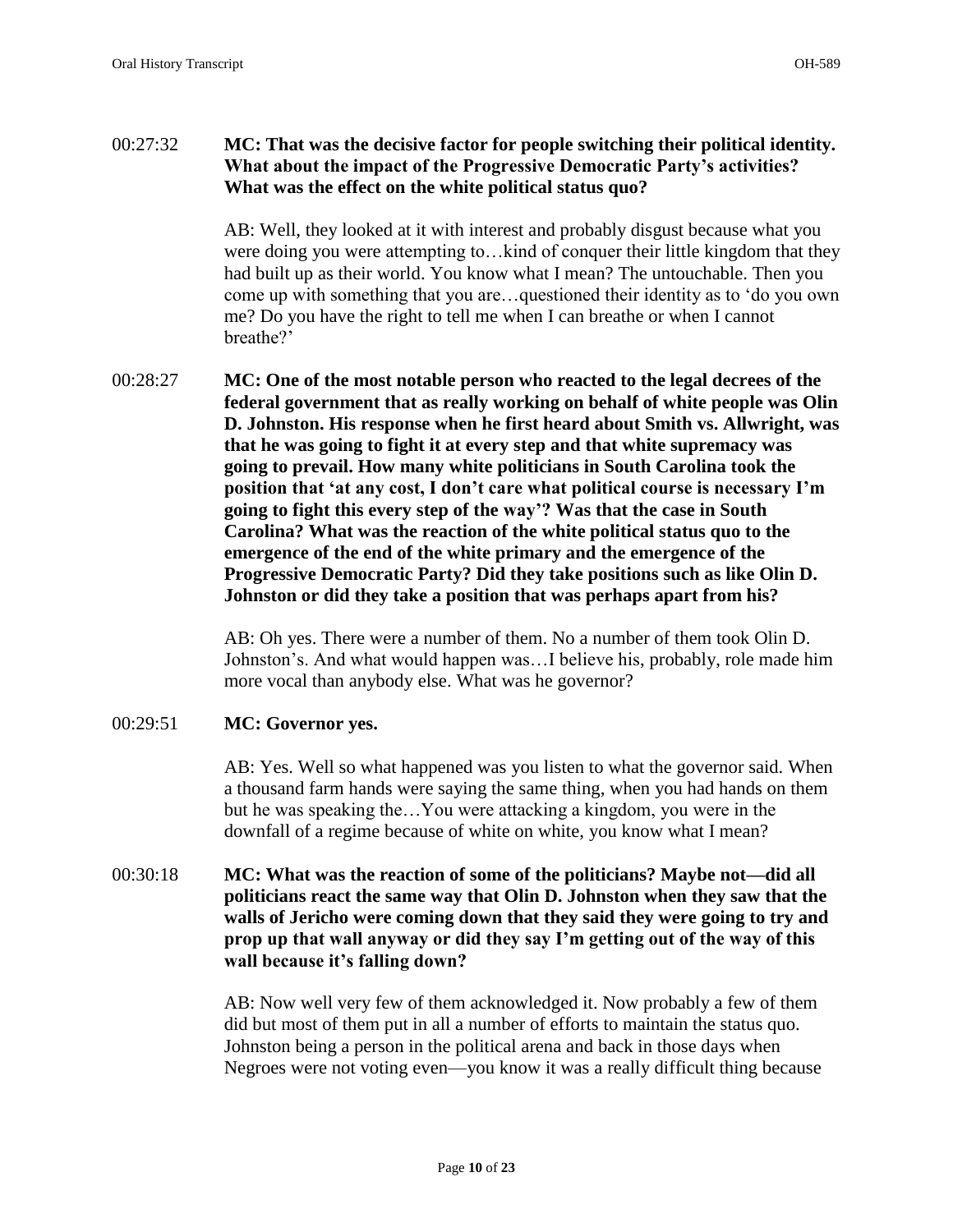even after we got the right to vote there's not any more of them than there are now. So many of our people are so negligent about exercising their right to vote.

# 00:31:17 **MC: Did the Progressive Democratic Party play any role in voter registration?**

AB: Oh yes. Yes.

### 00:31:21 **MC: Was that part of their agenda?**

AB: Yes. That was a part of the thing because that was back in [recording stops]

#### 00:31:28 [recording resumes]

# **MC: We would like to continue from the discussion about voter registration and the part that the Progressive Democratic Party played in that. So you can continue.**

AB: Yes. See back in those days in the infancy of—I mean when the primaries were opened and the Progressive Democrats that's—like I said when the NAACP—all of these organizations that were opened to try to—so we worked together quite a bit and attempted to promote programs to encourage voter registration. There was a lot of difficulty because all of your registration boards were purely manned by all white people. When you went into these places to attempt to register, all types of discourtesy was—fed to you if you want to say it that way. South Carolina came up with a—one of the most stupid forms that you had to fill out. One of them was…this various things that I have never been arrested for so and so. I have never been convicted of so and so. Well…some of the most stupid things. For instance, 'I have never been convicted for wife beating.' Now when a woman has to fill that out tell me how does a woman have a wife? [chuckles] Some of them about miscegenation and sodomy and all these things that I will not…See back even in those—right about those times you were getting laws on the books because you had all white legislative body on there and they were passing laws on the various areas for discouragement and fear of people. That you were not to register. 'Just comply, this is a white folk thing. You darkies…' this is what they would be saying. 'You stay out.' Particularly in South Carolina, being a rural area you had a *large* segment of your population on a farm. Plantation owners were telling those sharecroppers particularly 'don't you get any notion about you going to be registering to vote.' All types of discourteous attitudes were done by registration boards. They made it very uncomfortable for persons to register.

# 00:34:27 **MC: How did the Party overcome this attempt to either intimidate blacks from participating in the process or the amount of apathy that had developed over the years because of the denial of opportunity?**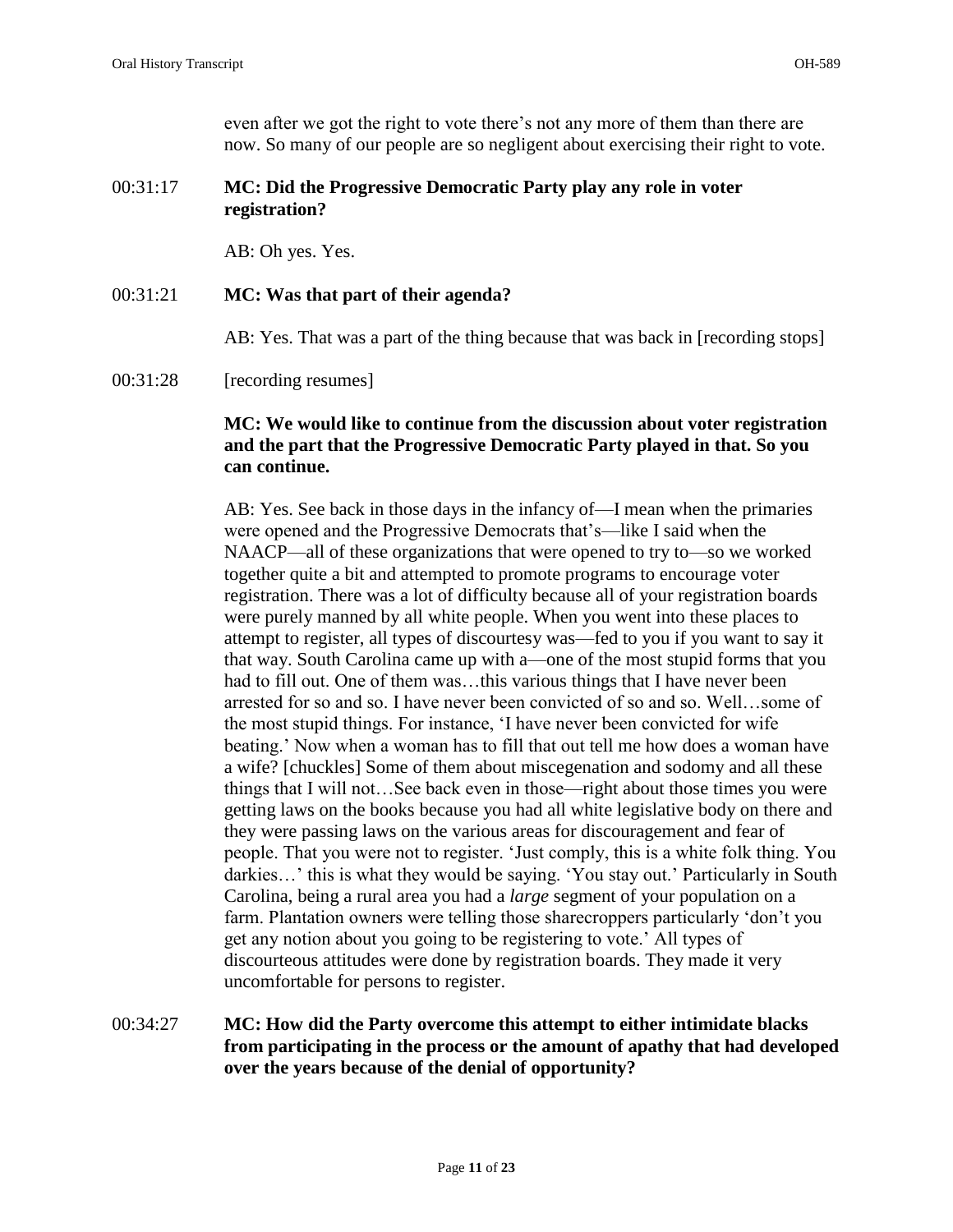AB: Well it wasn't a bed of roses. You had to bring people in and try to teach them. A lot of our people, as I said, you had a dual situation there. You had a real situation where Negroes particularly on farms were not trying because they feared they were going to get taken off. Then you had a number of people particularly in the negro areas who felt they were going to play it safe. 'I want to enjoy what you get but I'm not going to put my life or my future at stake. You go on and hold your meeting but don't come looking, I'm not going to be there.' But if you offer any of these benefits they'll ride the rail. You know what I mean?

### 00:35:44 **MC: I see.**

AB: Oh yes. You take for instance we even had, as I said, right after then a lot of laws started coming on the books. There was a South Carolina law that said that where school teachers were concerned they had to sign a paper that 'I will not teach a white child.' On some of the contracts that they had to sign in some of these more rural school systems that 'I cannot or will not be a member of the NAACP.' There was targeted opposition at that time. People were just saddled down with all of those types of things.

# 00:36:34 **MC: How did he people who were part of the Progressive Democratic Party get together and decide on what course it would take, what type of political action it would take?**

[crosstalk]

AB: Various meetings and you tried—

# 00:36:51 **MC: At what level?**

AB: Well, state, county, and local level. One of the parts the Progressive Democrats probably also did was you tried—although you were almost helpless you tried to do some background studying on the attitudes, statements, voting records of your people. Tried to say to them—for instance, since Negroes have increased their voting strength a lot of attitudes have changed. For instance William Jennings Bryan Dorn, who just recently a year or two ago, was head of the State Democratic Party had welcomed our participation but I can remember years back how he was as a young congressman was the one that attempted to introduce a bill to impeach Judge Waring.

00:37:58 **MC: I remember reading some of his letters at the South Caroliniana Library which made very interesting reading about the 1940s. He was very opposed to a number of these measures that were going on as you just mentioned. That can be documented easily. All you have to go to the University of South Carolina South Caroliniana Library and you have boxes and boxes and boxes of materials either sent to Dorn or by Dorn about his position on the civil rights issue that was developing in the '40s and '50s.**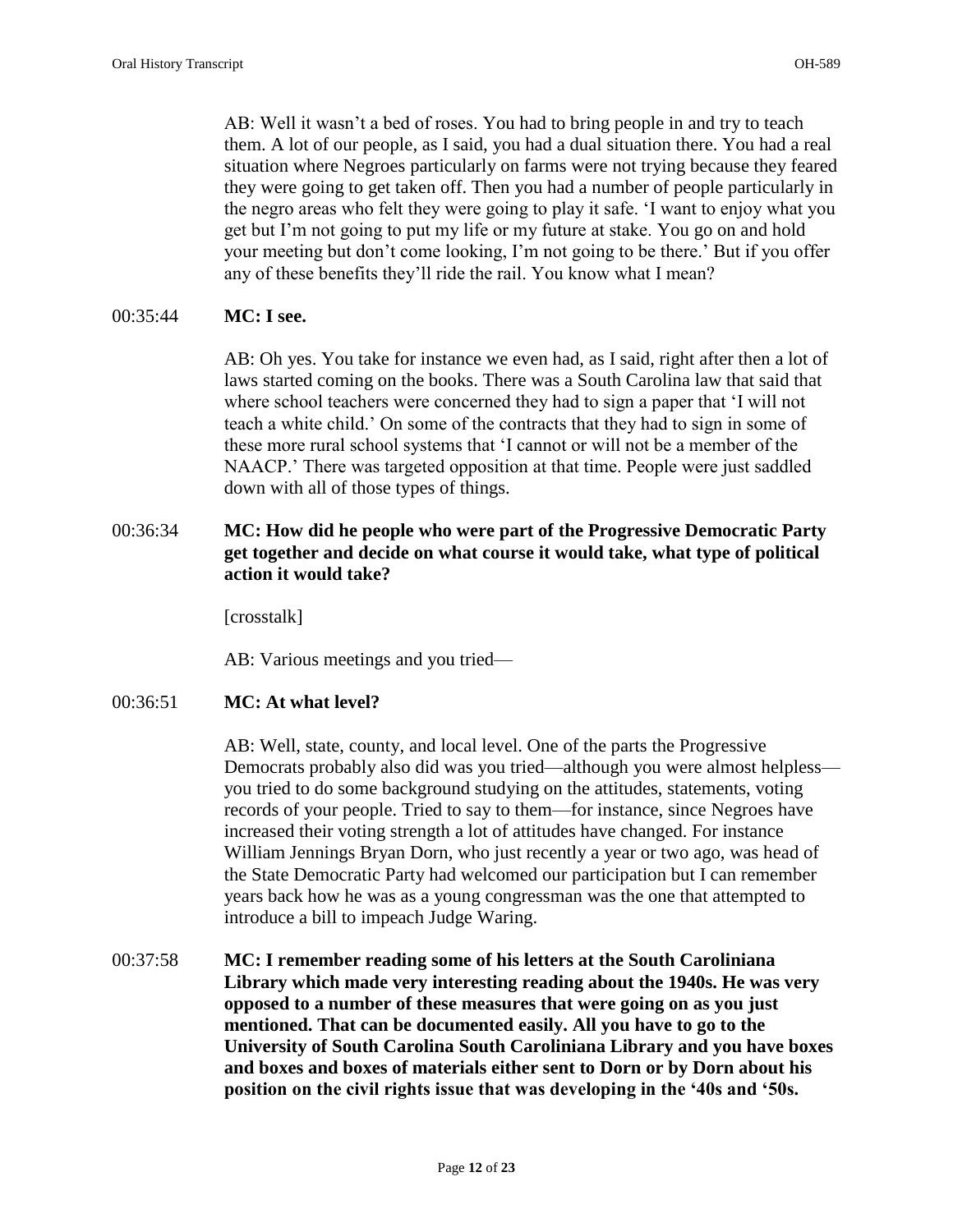AB: Who spoke—who has a record of speaking more out against civil rights bills in the history of the world than Strom Thurmond? We didn't even know him for about 25 hours on him and then…

#### 00:38:57 **MC: Well I can't speak to you on that because the work has been very clear.**

AB: But you see all of these things here we had a very liberal guy in Charleston. O.T. Wallace was his name. He was one of the few whites that you could talk with. I can remember back in those days you'd sit around and talk and he would say 'Well, don't just blame white people, you blame your people. Because if your people would register to vote you would make Strom Thurmond as liberal as Jacob Jones.' I can remember comparing those two extremes.

#### 00:39:39 **MC: Yes. Those, I guess you could say were, two extremes.**

AB: He and Strom Thurmond, he'd around and he'd shake his hands.

# 00:39:53 **MC: When did that come about? I'm interested in that issue. When did these white politicians who were formally very conservative become turned around to the fact that blacks were going to be part of the body politic? They were going to regard them as important to their chances of remaining in office.**

AB: Well for instance it all came about not that there was any chain of love, it all became as a result of a concerted effort of all of the organizations combining and attempting to increase the voter registration program.

# 00:40:30 **MC: So is this not simply the Progressive Democratic Party?**

AB: They had their role.

00:40:35 **MC: But every group played a part in that effort because not one—did any one group try to take on voter registration by itself? During the '40s and '50s not the '60s. During the 1940s and '50s was there any effort on the part of let's say the NAACP to really do the job by itself. Without any help of—**

> AB: I don't know that they wouldn't welcome any help but the NAACP was an organization that did have to a certain degree let's say some financial backing that could promote these programs versus some programs like the Progressive Democrats or what have you who did not have that—

#### 00:41:22 **MC: Ok what were the shortcomings of the Progressive Democratic Party?**

AB: Well one thing I would say that was more common but they did not have the financial backing that it took to move around and spread like the NAACP. They had a voter registration department just like they had a legal department. They had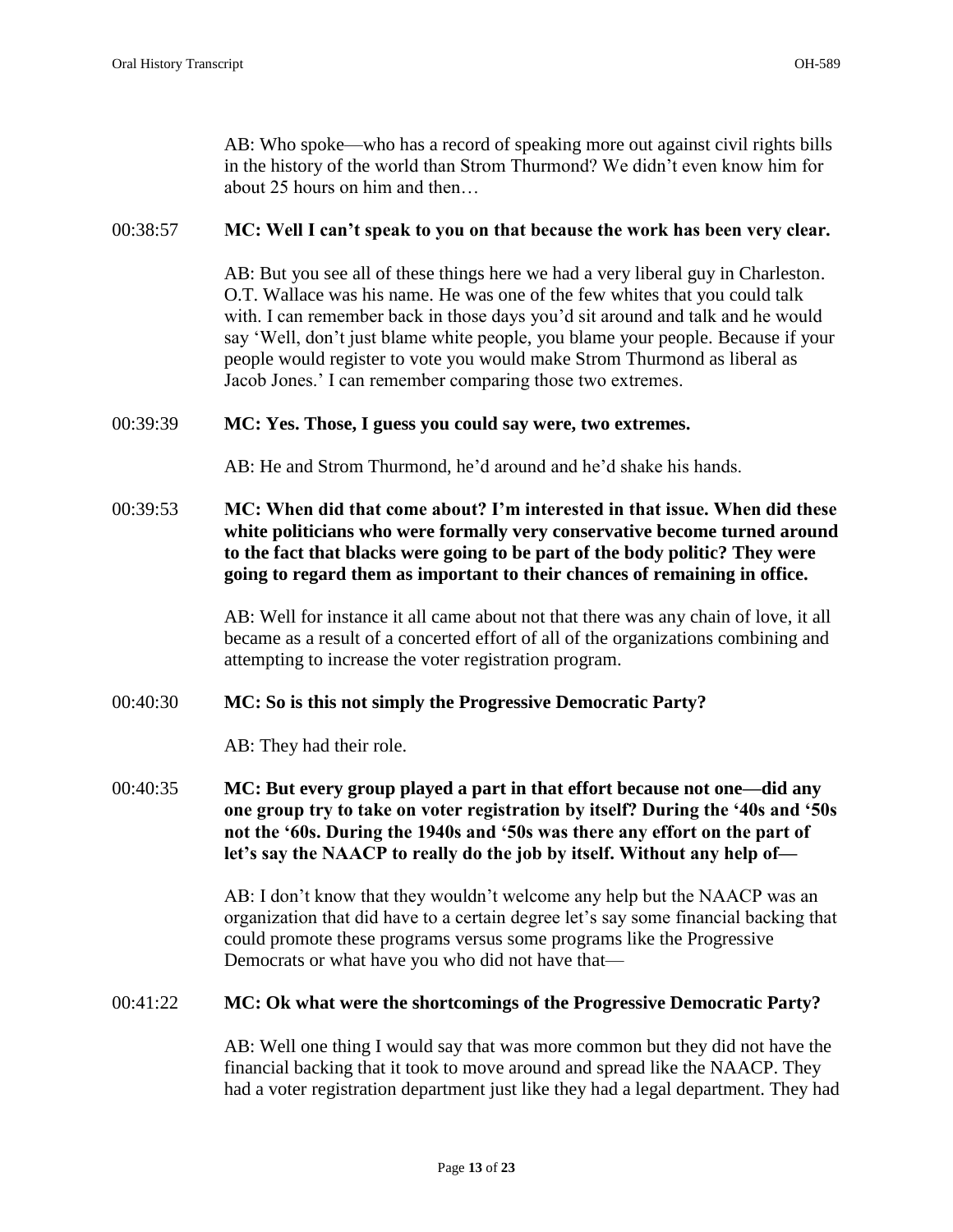a department like the church work department but they also had a department on voter registration. I can remember Johnny Brooks, died a couple of years ago, but for years Johnny Brooks was the national director of voter registration.

### 00:42:05 **MC: So that was one advantage that the NAACP and one disadvantage.**

AB: Yes. As a matter of fact, did you meet a Mr. Patton? In Alabama?

#### 00:42:12 **MC: No, I didn't.**

AB: Well Patton used to be for the fifth district and took in a deep interest in the NAACP, but Patton was the kind of reasonable man. Here I remember a couple years ago Patton was—

### 00:42:30 **MC: What was his first name?**

AB: W. C. Patton.

### 00:42:32 **MC: W. C. and where does he reside?**

AB: He was around Birmingham. Matter of fact he was one of the head Deacons. Because Patton and I came together when—he was one of the head Deacons of that church where those four little kids got bombed. Where was that? Birmingham Alabama?

#### 00:42:49 **MC: I believe it was Birmingham, I can't remember the church.**

AB: I remember I used to kick back in those days when we used to be nice to kids. Fred Shuttleworth, or I think Fred went up to Cincinnati by then. We used to be pretty active. I used to—he used to say he was from Birmingham and I would say 'Boy why'd you say you're from Bombingham?' [chuckles]

#### 00:43:11 **MC: Bombingham?**

AB: Bombingham South Carolina. [chuckles] That bombing changed the opinion. There was no change of heart or religion or something. [crosstalk]

# 00:43:25 **MC: There was practical—political pragmatism. At its best or worst. Maybe political pragmatism doesn't have any best or worst it just acts. In its own interest.**

AB: Just acts. They saw this and you see we had to—we started trying to use all types of tactics in order of registering. You know, attempting to register. The man was looking at you when you were doing these—

#### 00:43:54 **MC: Is this the Progressive Democratic Party specifically?**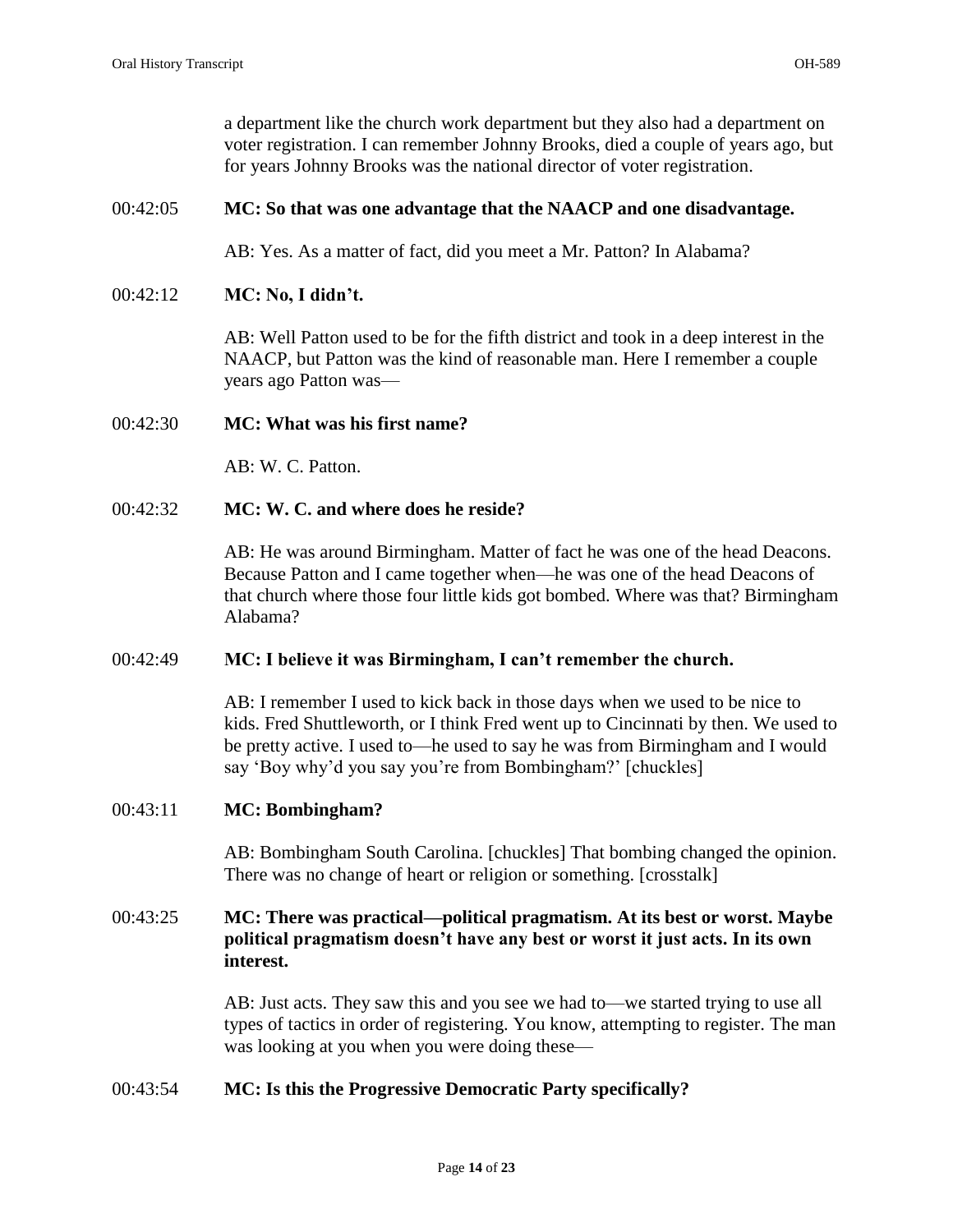AB: Well I'd say some of it did.

# 00:43:59 **MC: What type of specific things did the Progressive Democrats do to try to promote voter registration?**

AB: I would say in this area they were the initial promoters of registration. Even before NAACP.

# 00:44:11 **MC: NAACP.**

AB: NAACP even came in to it. Now this I can say, when they came in they had a program, they had money, they had people employed. They could do it whereas all of the Progressive Democrats were purely volunteer for that situation.

# 00:44:30 **MC: How far would they go? Would they help people to the polls?**

AB: Yes. We helped people to the polls, you…attempted to provide transportation for them at the polls. We tried to set up those set ups around the polls to find out how many people had voted. How many had not voted. We used to have a little set up down the street where we'd catch people and get their names when they come to… Then after a certain time in the afternoon we'd ask people to—we'd start checking the list and see that Cooke had registered so let's go and get Cooke over at the cigar factory. There was no one thing that you didn't do.

# 00:45:20 **MC: What about before the election? What about workshops prior to the election to educate people as so as to get them prepared to be certified as registered?**

AB: We had some of those and what we used to do is they had these long application blanks that 'I have never been convicted of…', you know, sodomy and miscegenation, and all this type of thing and cases they were where there was the prerogative of the board to question whether 'Do you know what miscegenation really was?' 'Do you know what is sodomy?' and they could turn you down on the basis if you didn't. So we used to hold workshops. What we did was we mimeographed hundreds of hundreds of duplicates of the registration application that you had to fill out. Held workshops in churches and lodge meetings and wherever you could get a group of people to try and instruct them so that when they went down there they would be knowledgeable about what they were facing.

# 00:46:43 **MC: What happened if you couldn't fill out the form properly? Were you turned as unqualified to be a voter.**

AB: Yes. They would do that.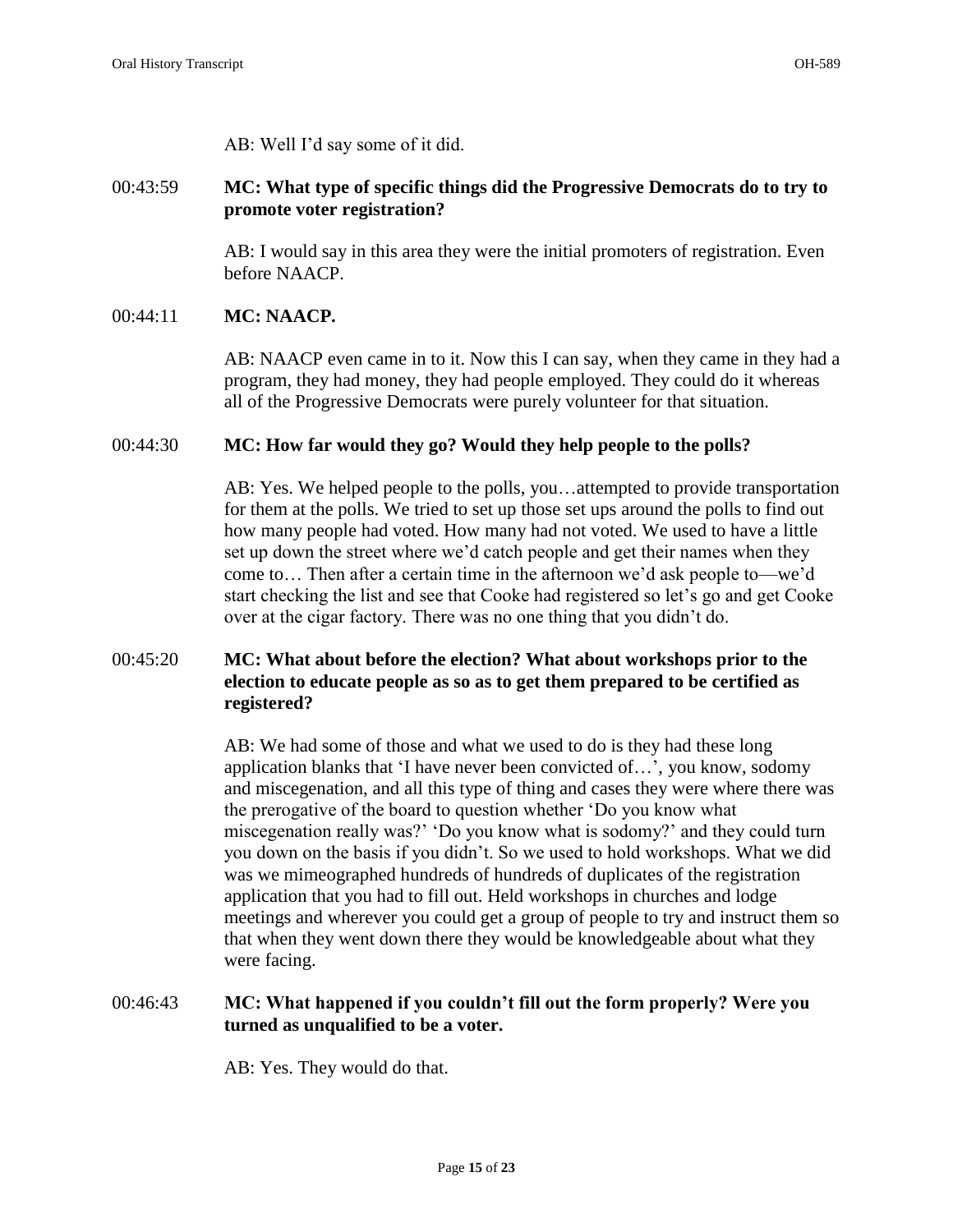# 00:46:55 **MC: So what did you have to do in that regard? Did you have to—**

AB: Had to try to teach people how to do it.

### 00:47:02 **MC: Was that a real difficult task?**

AB: It was a lot of times because, you know, even today because let's say some of our people they're timid as hell with you. Because as soon as the white man look them in the eye they start getting timid as hell. [laughs] We had that to…well people have always been [coughs] up and down with the white man. The master all the time so we've always had that fear. This 'well who am I going be facing Mr. White Man and looking him in the eye and telling him what we going to do.' Then we also had another situation that we had because we had every little technicality that we found. We also found out and checked if a person paid taxes on property valued at over \$301 you could use your tax receipt in lieu of that but so many people didn't know it. So many of these members of the board that nobody went round it and say 'You can't do that.' And they would just go on back because they…you know they say it that way. We did that type of thing. A group of us, I remember Esau Jenkins and several of us, we used to go down to the registration board. We would try to enlighten our people and it would kind of encourage them when they'd see some of us around in the line. Then we had maps of the whole area and if a person would say…well we'd say 'where do you live?' and he'd say 'well I live on', I'm just using this for an example, 'I live on 270 Ashley Avenue.' 'Well ok if you live on 270 Ashley Avenue then you're in Ward 12 Precinct 1.' So when you go in one of the first things they are going to say is 'Where you live?' or so and so. So you just hand them the—we used to put it on a piece of paper. Then they kind of changed their attitude because they're thinking somebody is probably looking it up and showing them.

00:49:16 We had cases where sometime they'd get mad and be very insulting to people. We had kids who would say 'Oh you don't know what' and tear the paper up and throw it down. A couple of times a couple of us one time had to go up for a meeting with the Attorney General to complain about some of these people. We were saying the law was saying at that time they had something on the books that if you failed to pass the literacy test then they were supposed to write on the back why. So then we were saying now how can you write why on the back of a paper that you have thrown in the trash can? Plus the fact it's certainly very insulting for a person to have a piece of paper like that just thrown…and we just kind of had a little talk with the Attorney General. It was over on [unclear] I know a couple of—

#### 00:50:12 **MC: What was the Attorney General's name?**

AB: Maybe it was Galloway or one time I know it was several of them. Maybe it might come to me but…You didn't really have all the—you were making these reports but you wondered even sometimes how far they were going. Even these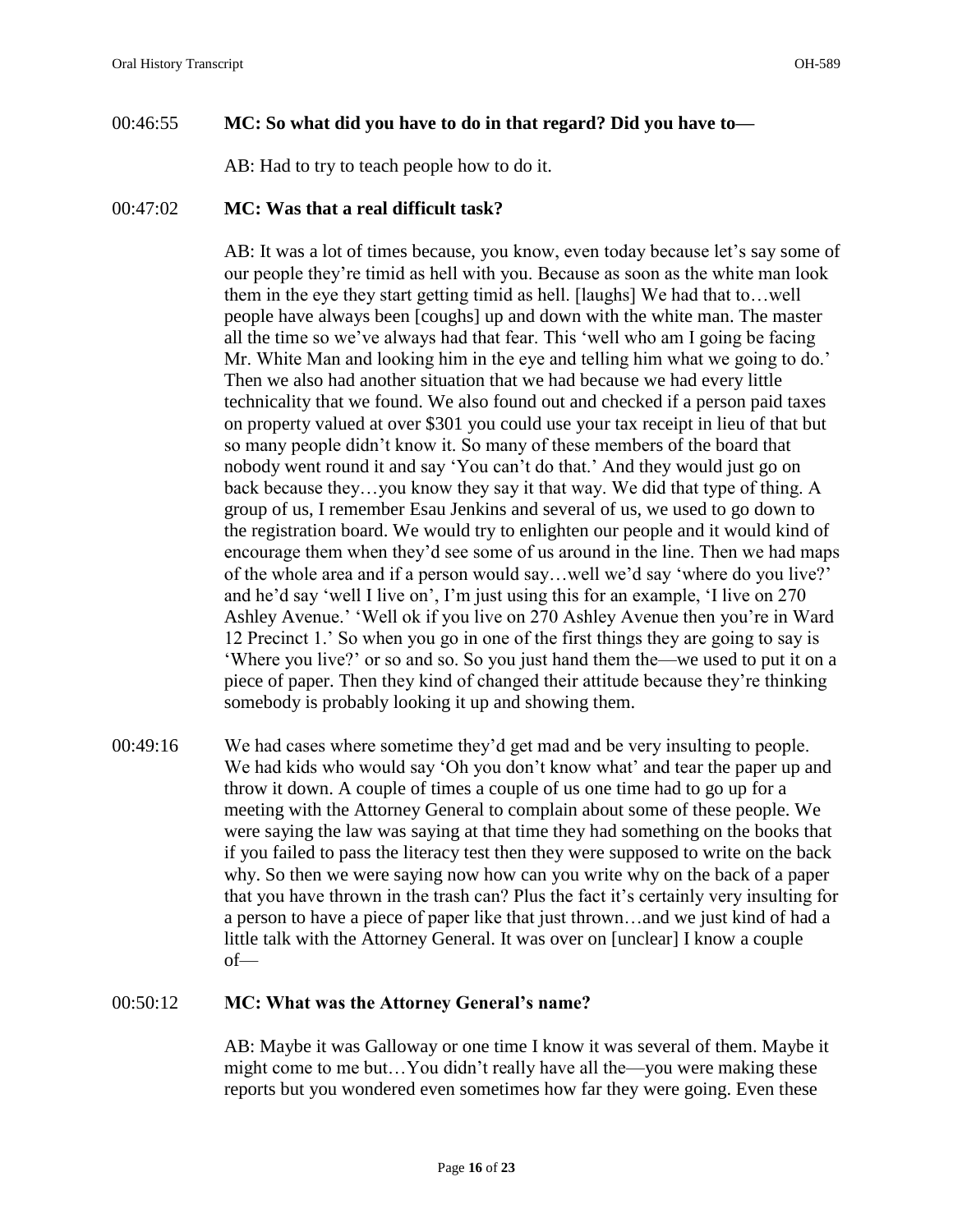fellows who were in office were *in* office as a result of the large majority of white votes. They weren't going to sacrifice those votes in order to accommodate you. They might sound like they will but a lot of time you know that they're a white votes job.

# 00:50:58 **MC: OK. Let me shift gears and we're going to look at perhaps one other issue. What was the Palmetto Voters Association? Are you familiar—**

AB: To be frank I'm not too familiar with that so I'd rather than attempting to comment maybe as a saw along the activities of the Progressive but I just can't place that…

# 00:51:22 **MC: Ok. Well let me ask you in summary, I guess, what were some of the shortcomings and achievements of the Progressive Democratic Party? What were some of the accomplishments and some of the shortcomings? Summing up the experience.**

AB: Well I don't know. It is kind of hard to say. I think some of the achievements would much overbalance the shortcomings. There had to be because they were human beings. Somewhere along there they made errors but I really can't put my hand on any major…

# 00:52:04 **MC: You mentioned finance. I mean, maybe that's not a shortcoming. That's just a fact they didn't have a finance—**

AB: Yes. They didn't have the finance to—and then here is another time… A situation Joe Oslo [spelling?] ran into—he was filing some…that you had to buck some of these so called pseudo self-appointed black leaders who were destined to carry out the dictates of what the plantation man wanted.

00:52:37 **MC: Was that a problem?** 

AB: Oh yes. That was a problem.

#### 00:52:39 **MC: You mean in other words bagmen?**

AB: Yes. Bagmen, if people wanted [laughs] to call them.

#### 00:52:43 **MC: Were there any bagmen in the Progressive Democratic Party?**

AB: Well I couldn't say no. [laughs] There could have been some in there. They had infiltrated, you know what I mean. You had Judas infiltrate Jesus.

#### 00:52:56 **MC: Well why should this not be true here?**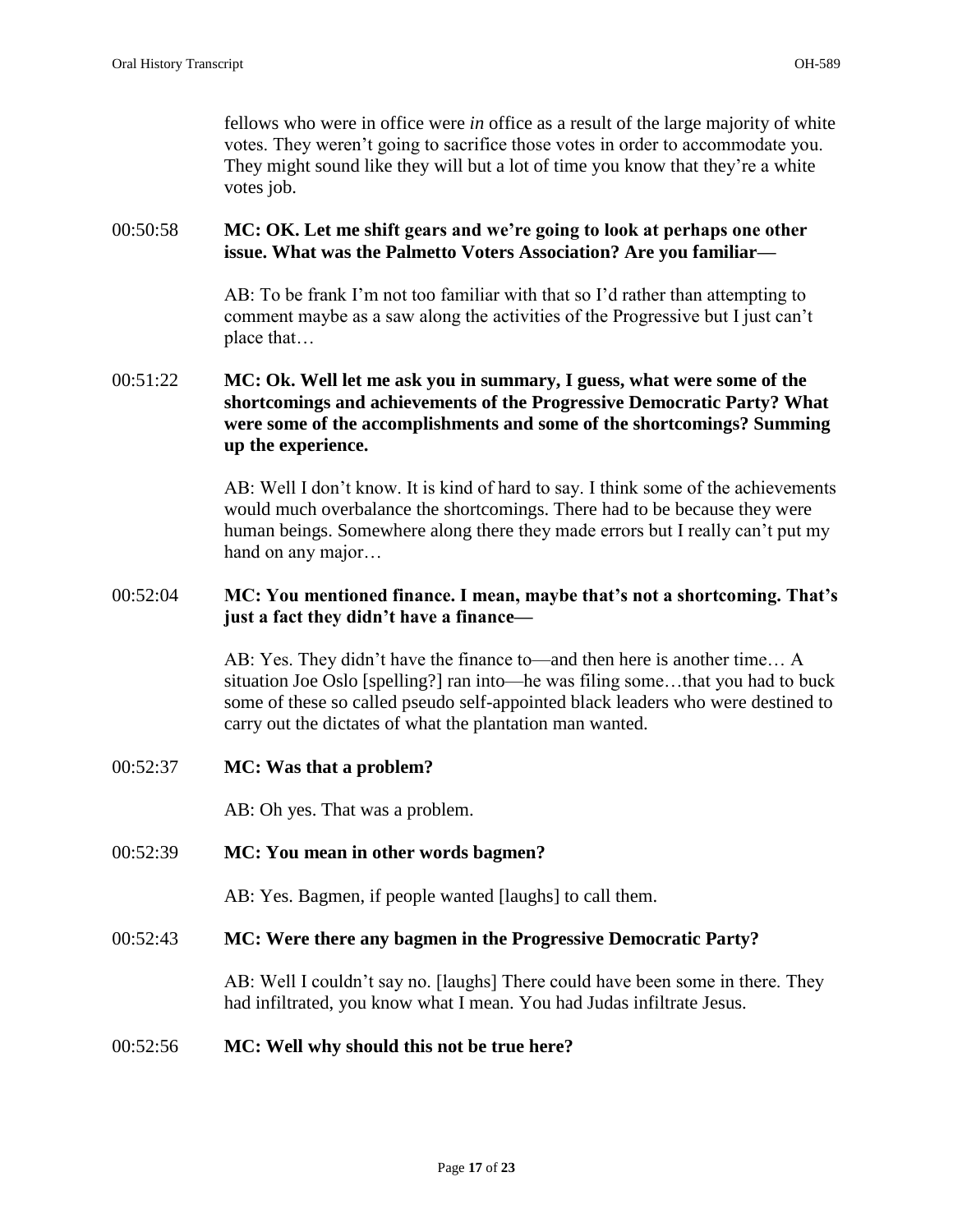AB: Yes. You had some people in there that you only saw at election time when probably when money was going to be moving around. You know what I mean? Otherwise it was—they were always too busy but…It happened—our progress to a certain extent with some of these bag people. These politicians did it to us. I mean you put some money out there in a concentrated place that's thinking about right now. Penny for the soul that was all the struggle that we do have, we still have even today. Today, you have some blacks out here as soon as the political thing coming up they want to know how much I'm going to get paid. That's all the answers for them, never see them from one election to the other but 'What am I going to get paid'.

# 00:53:55 **MC: I talked to one person, he mentioned something which at first I didn't grasp. He said some people believe in silver rights.**

AB: Yes. [laughs] Some of them, I suppose. [laughs] I had never…silver rights, yes. [laughs]

# 00:54:08 **MC: Not civil rights, silver rights. S-i-l-v-e-r.**

AB: Yes. Well you had those type of… I can remember one time when—it was 1960, I remember distinctly. The NAACP National Convention was in Philadelphia and they shifted the whole convention over to Washington for a day and military of course were there. The purpose was to get together with your Congressman over in Washington so—it was just in the '60s at the time. Reverend Newman and I were assigned to—Newman, you know he just died not too long ago, he was the first black state Senator for a number of years. Newman and I were supposed to go over and call on Senator Strom Thurmond which you know so we really came out there, this was back in the [unclear] days. He was teaching us all about the Constitution all of a sudden he had to go and leave. He had a fellow by the name of Dent, Harry Dent I think was his name. It was his administrative assistant. So we started sitting there and talking and talking. We were telling him we have a situation in South Carolina. Did you know that we have two counties in South Carolina where there is not a negro registered voter. He said 'Oh that shouldn't be. No, no. No didn't know.' He said 'well you remember one of those two counties? Oh you remember?' 'Yes we remember.' We said 'McCormick county, and Calhoun county.' He said 'Oh well God damn I almost said Matthews.' [chuckles] That was his—one of them was his county. Well there was a time there was not a single black registered in either of those two counties but just like I said they were heavy rural counties where ninety percent of the occupants were sharecroppers.

# 00:56:14 **MC: I remember about McCormick specifically because I read an article actually a book that mentioned that very same point. In fact it was two and I can't remember the other one but I know McCormick, right. McCormick.**

AB: Calhoun. That's right. The adjoining county to Orangeburg.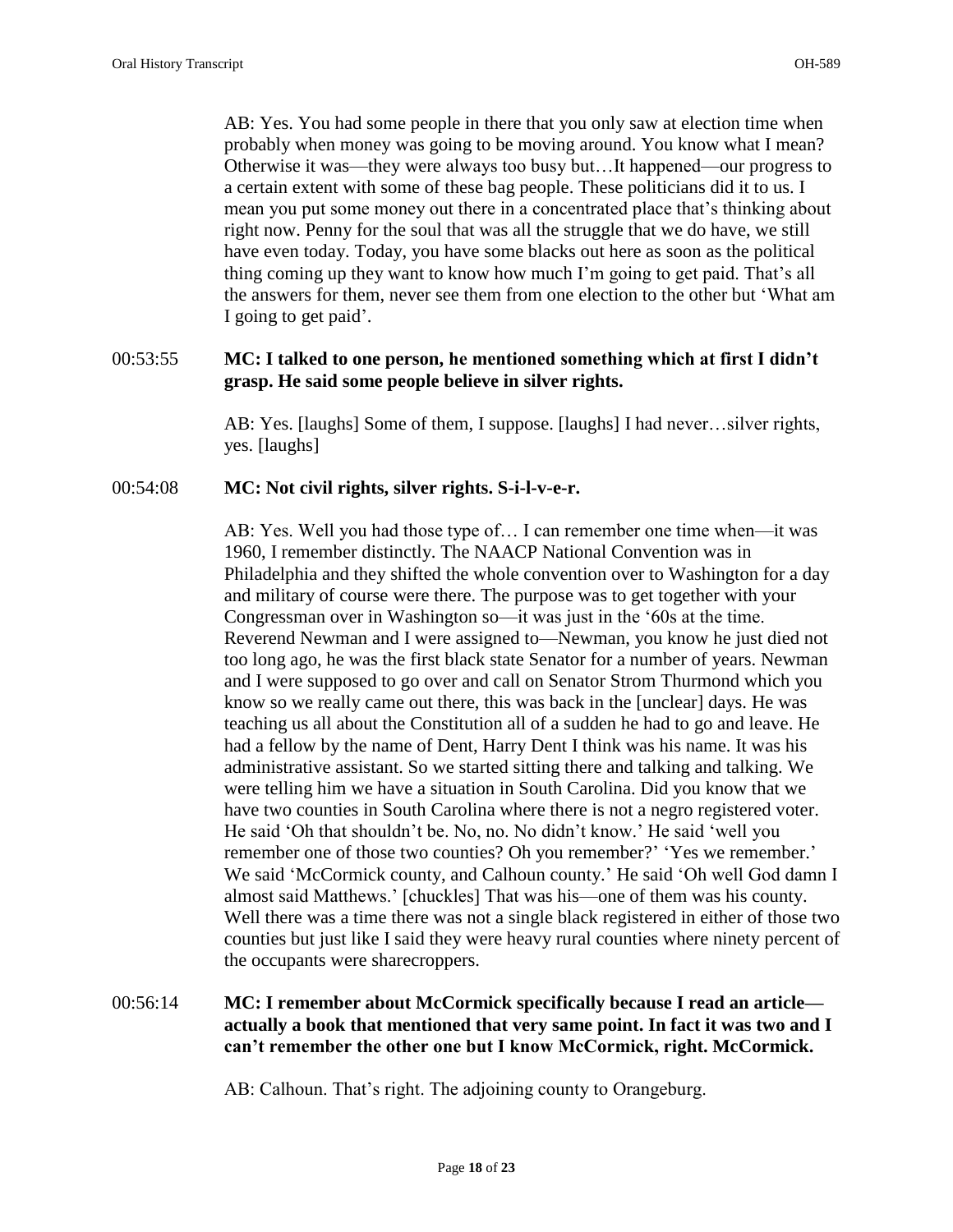00:56:31 **MC: Well let's see. Any other thing you would like to add? I believe we covered much of the ground except for one little loose end which I should have brought up earlier. That is connected with your time at Avery Institute. Now I'm trying to remember what it was. I know it had some reference with Avery Institute. It just really has gone out of my head, that's really pretty bad for me. A historian…**

> AB: Well, Avery was quite an institution of its time in this area. Just recently, I don't know how long you plan to be or to come back, we have recently a group we don't keep it all to Avery but gotten to setting up a…set up down in the College of Charleston now called Afro American—they are trying to preserve…

00:57:33 **MC: It's a museum?** 

AB: It's a museum.

00:57:34 **MC: I'm aware of that.** 

AB: I'd just like to say, Avery played a great part in—

00:57:46 **MC: I guess what I'm trying to get at and it's kind of what I brought up first, that institute promoted the idea that blacks who graduated from that particular institution should be race leaders.** 

AB: Well it's certainly—

00:57:59 **MC: It was kind of a school that perhaps fit in the mold of the talented ten. One of the things that was probably stressed was that, I guess, maybe I should stop talking here but I believe there does seem to be a—there sure are a lot of people from Avery Institute that are seen to be interested in black progress. It just can't be coincidence.** 

> AB: Well that's like I said, you had that freedom moment. Freedom of a faculty who were not chained to the system. You had teachers that they couldn't afford to come out and sing—I mean the 'Star Spangled Banner' alright, but don't you come out here singing no 'Lift Every Voice and Sing'. Well we did it down there. I was looking at an old program of 19—our graduation of 1933 at Avery not long ago. That was 1933. Well on graduation we had speakers, I mean the top pointers were the speakers, you know you had your val [valedictorian] and salutasal [salutatorian] but in between…there was something—they serve to me. I didn't partake in that, talking about the atomic bomb.

00:59:30 **MC: Let me ask you another question. Was there any concerted effort on the part of the teachers to talk about Afro-American history? Was there any Afro-American history course or Afro-American—**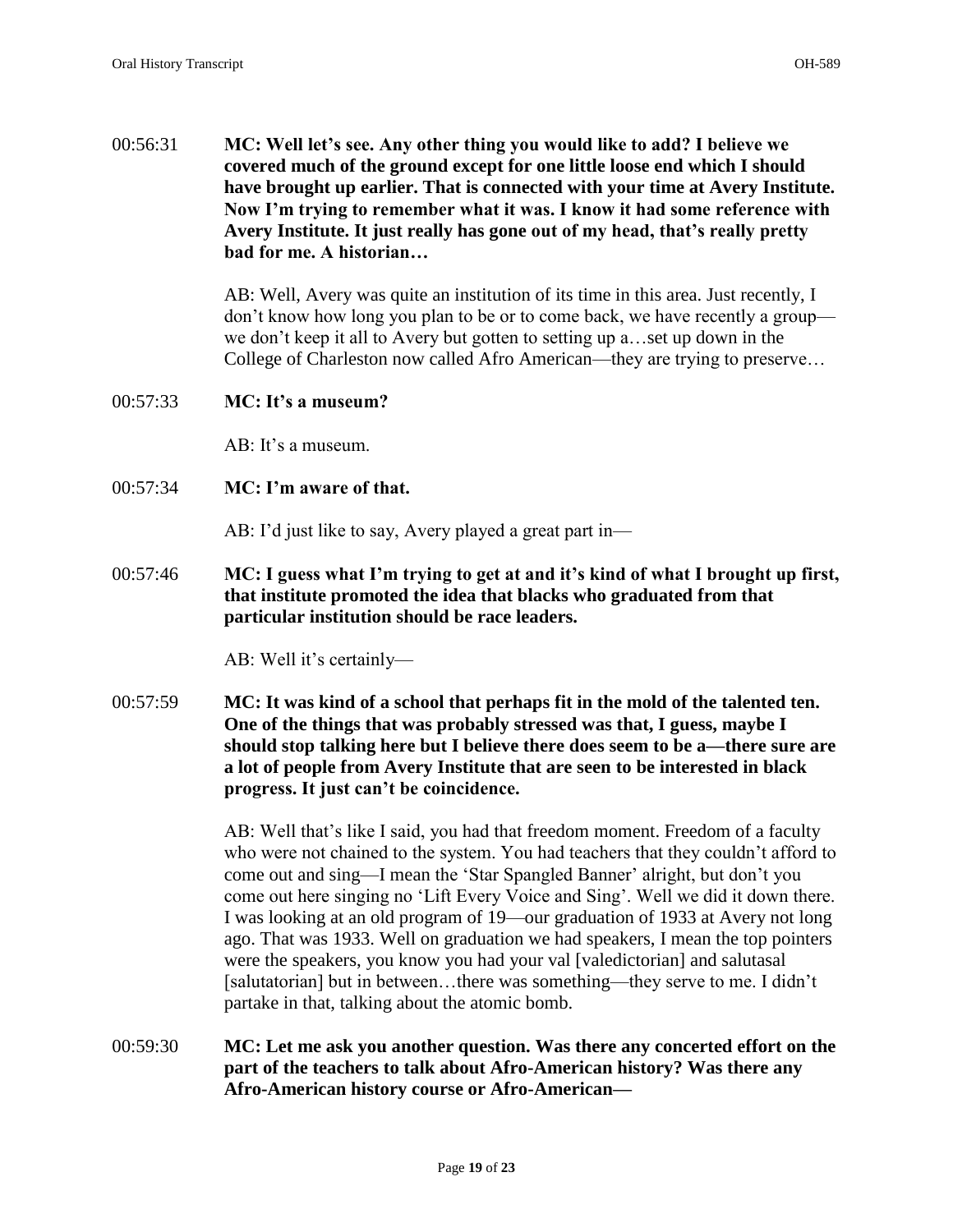AB: Well not per se. I can't remember it per se. But as I was saying you always had this exposure to a number of warm bodies who were…

### 00:59:55 **MC: People who were actually—**

AB: People actually…yes.

### 00:59:57 **MC: Out there…**

AB: Fighting for the types of things that we were wanting to think of exist.

#### 01:00:04 **MC: So it wasn't a course but it was—**

AB: Yes. It was nothing like having James Allen Johnson to be a speaker. Mr. Cox had a knack. He was the principal, of finding out a lot of times when a lot of these people were coming through. Then he would write them and then we'd have maybe a bell ring and say they're calling a chapel. We would go on up there and there he was.

01:00:32 **MC: I believe we've covered most of the questions I had in mind. I really appreciate your help. I believe I did think of the question I wanted to ask and that was: was there any systematic attempt to talk about Afro-American history. It wasn't in that regard but people would have—bring people who were currently involved in the struggle [crosstalk] so that perhaps was just as effective, maybe more effective.** 

> AB: Just as…yes. It was not just a—yes. Yes because you saw they want more. They—

### 01:01:04 **MC: Versus reading about it. Here are the people who were actually making the strides toward black equality.**

AB: You see you had from time to time you had a lot of representatives even that came through. The number of them were white, I'll grant you that.

#### 01:01:20 **MC: Were they Southerners or were they Northerners?**

AB: No. A lot of them were—very few…I can't remember too many Southerners but a lot of them were offices or deeply affiliated with the American Missionary Association. The America Missionary Association was the organization that went overboard to attempt to educate negros after the Emancipation.

# 01:01:48 **MC: Perhaps we should go back and study what were the—**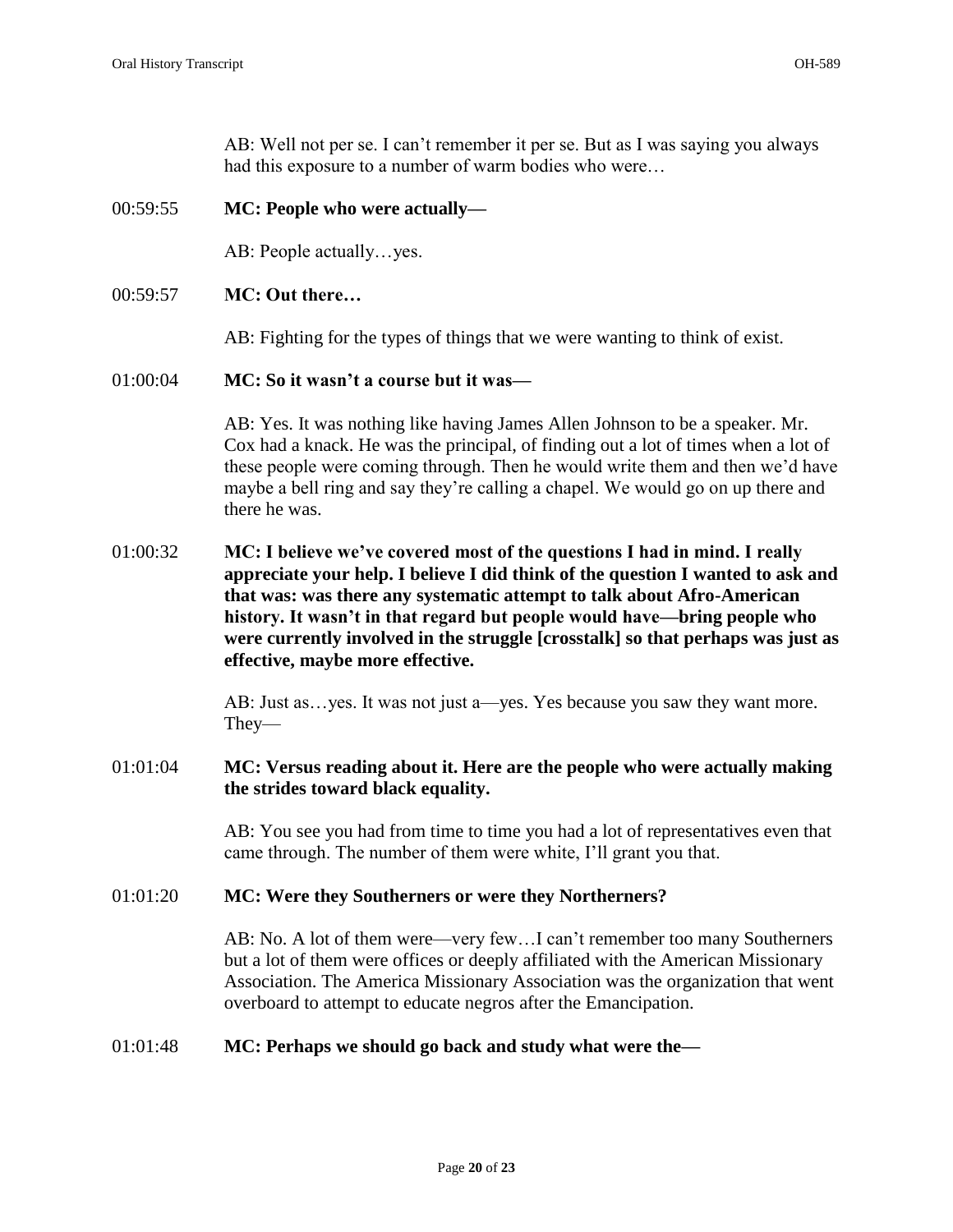AB: Yes but was it—a lot of them came…from what we can understand a lot of them were of Quaker background.

01:01:59 **MC: I think perhaps we would learn a lot if we studied not only just Avery Institute but also look at what was the mission of the American Missionary Association.** 

AB: Yes. When you look at a number of the schools—

01:02:12 **MC: And what were their goals? What were they trying to attempt to do by the—**

AB: Because educated, disfranchised, or [crosstalk]

01:02:23 **MC: But were they just simply educating or trying to motivate them to take the next step? That is to become more dynamic in their own behalf.** 

> AB: Well, I say that. You see, when you think of the type of institutions that they founded, you know. For instance like Knoxville College I understand was one of them. I know Fisk was. See back in those days you had a lot of common speakers from Fisk. You had the Famous [recording warps] Fisk Jubilee Singers who went all over the world. [recording stops]

01:03:02 [Recording resumes]

**MC: You mentioned while we were off tape that it wasn't simply Avery Institute that was in the fore front in the black struggle. You mentioned that the black community of Charleston. Was there something in the black community that simply would no longer accept the past and the current position of black equality? Was there something that seemed to be generated within the community that was not just simply confined to Avery Institute but was prevailed throughout the whole black community?**

AB: Well you had a number of situations that came—for instance I remember I…probably during this time was very active with the NAACP but also very active with me, I was from Avery, but also very active with me was Christopher Gantt, who is the father of Harvey Gantt who is the mayor of Charlotte [NC]. Harvey was quite an athlete, I knew him as a kid. Harvey was my Vice Chairman when we had the sit-ins. There was a stadium here used purely for whites and was a fancy stadium and everything, negro kids from Burks school, which is a public school, well Avery also—you played on an open field where you stood around the field. So then we decided to get this same Senator who I told you about, who was a fairly liberal guy, O.T. Wallace. We talked to him about it because he was one of those guys you could talk with about it. So he almost encouraged us. Said 'Lets get on them about the stadium.' So they said 'well ok, we'll decide to talk about it.' You had three schools here. You had Immaculate Conception which was a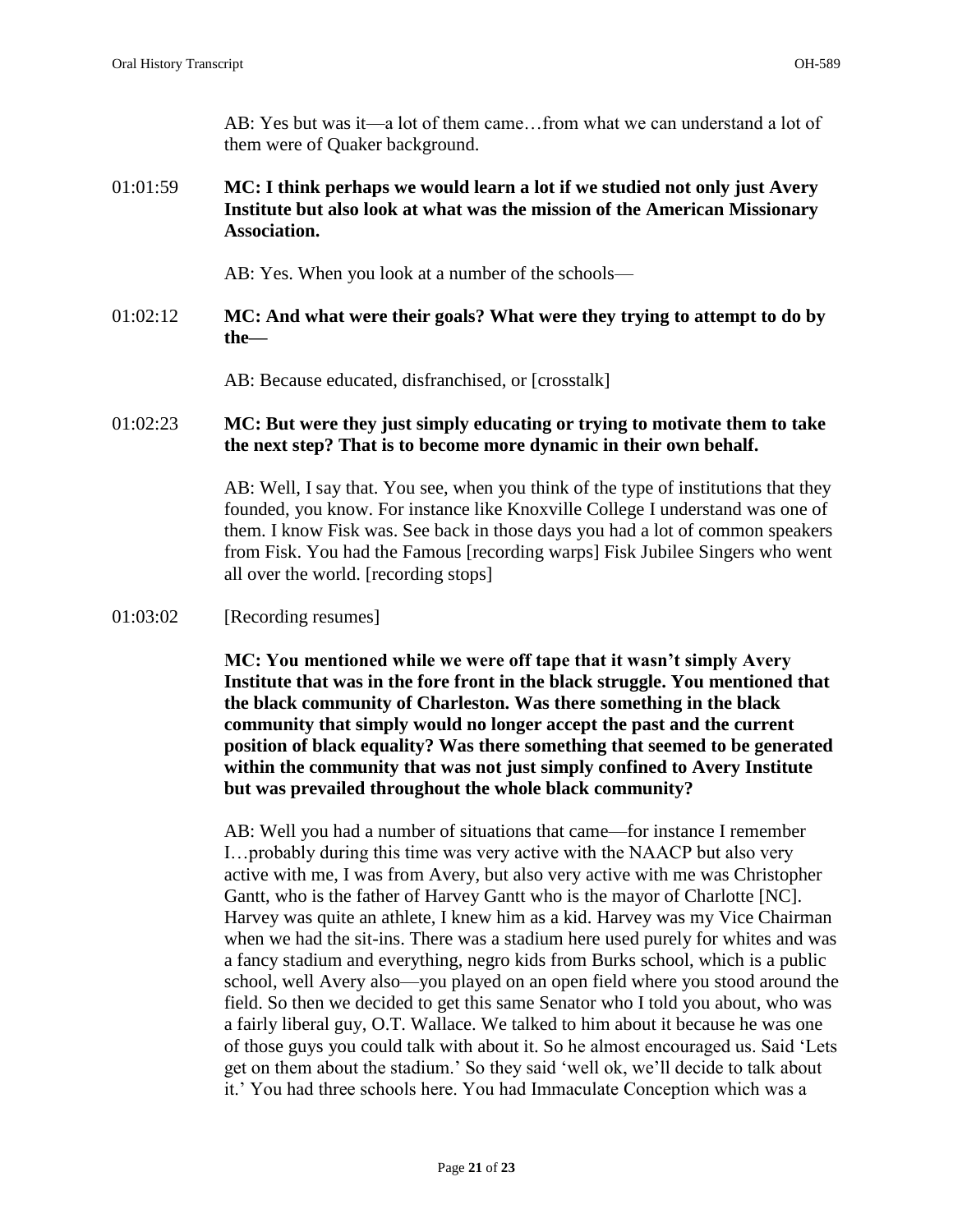Catholic School, you had Avery which was under the auspices… then you had Burk which was a public school. All three of them had football team but all three teams were subjected to this humiliation like that. We said well why can't we play up in the stadium. Well they had a fellow there who was chairman of the stadium committee, he said no, no, no. So we had a meeting one time with the Superintendent of Education. Told him that we want to play in the stadium. He said 'well they are going to have to do that. So we were getting ready so one day Harvey's daddy and a couple of people went... So we were going to use—Harvey was quite an athlete. So we were going to come up with a lawsuit and Harvey was going to be the litigant and ask well why couldn't he as a citizen of this community…you know. So it came to the thing. So one day we met with the Superintendent and he was telling us so I told him, I said 'I want you Mr. Dean to put me… I said please let Carol McAlister just go and find out about it. Know that we plan to play on the stadium. Oh let's say this, now quote me. Either we are going to play in that stadium or cancel of all the Citadel's games because Citadel isn't going to have any games since we are going to get a federal injunction on that stadium.' About two weeks later we went. [chuckles] They us go on and play.

# 01:06:51 **MC: Let me—I guess we have really looked at most of the issues here. Unless you can think of any other that has escaped our attention?**

AB: Well we did have several breakthroughs during that Civil Rights Movement. A number of other cities didn't see. For instance when the new library built and opened there on…street. We were able to maneuver and get that library opened.

# 01:07:25 **MC: Was that the Progressive Democratic Party?**

AB: No. This was after the Progressives, this was by the NAACP.

# 01:07:30 **MC: So many things you mentioned were not part of the Progressive Democratic activities.**

AB: But I will still say, as I said in the beginning, the leaders…leader in the role of registered in voting was basically the foundation laid by the Progressive Democrats. NAACP took it up for many years but back in those days…

# 01:07:55 **MC: Perhaps that's the best tribute we can give the Progressive Democratic Party. Perhaps we should end on that note. That's a pretty good note. That they were the precedent for many of the…**

AB: Yes. Because voting became the answer and they were the ones who were initially was putting, you know, kind of fighting for voter registration.

# 01:08:20 **MC: Well I thank you for your cooperation.**

AB: Okie Dokie. [chuckles]